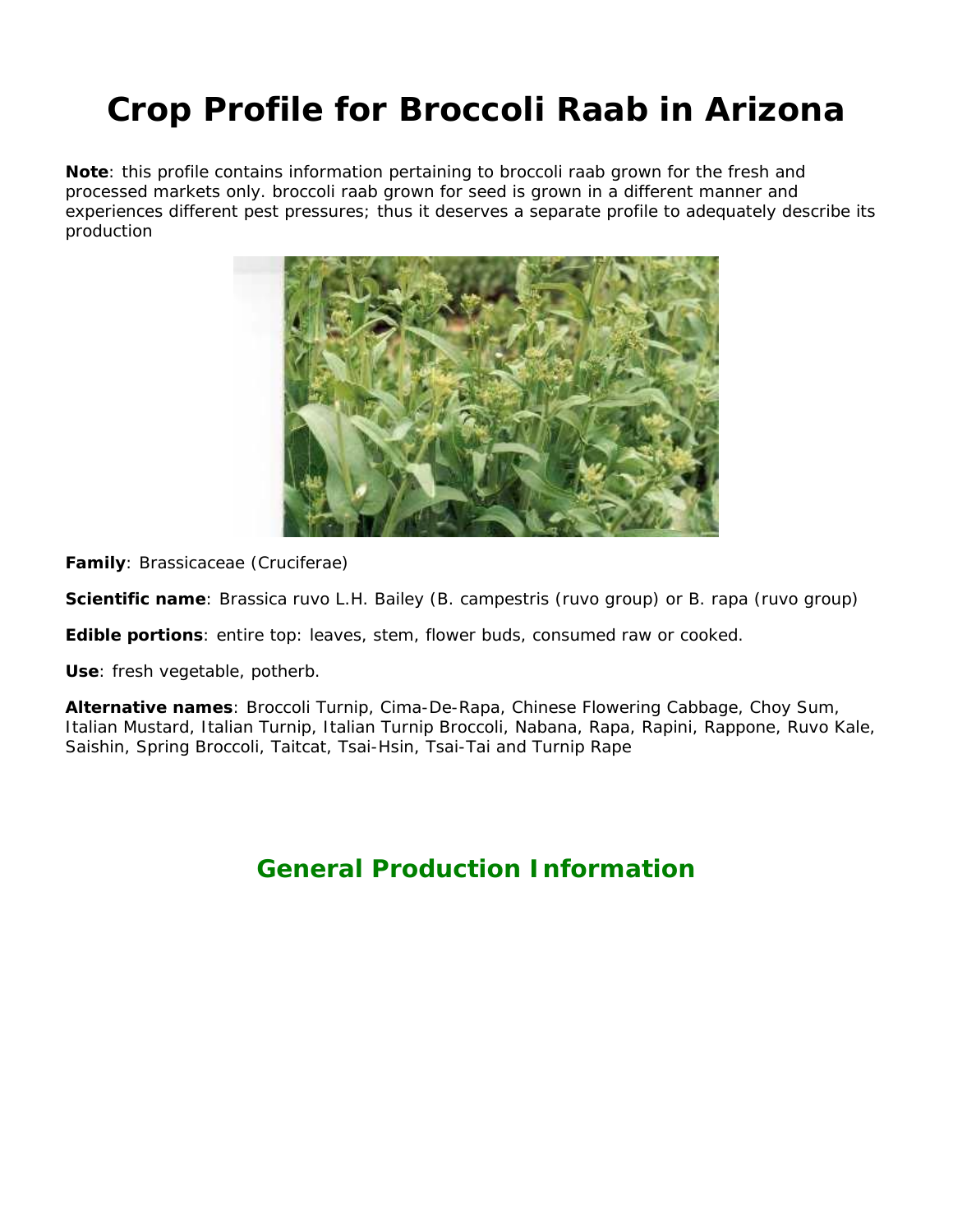

- An average of 37 acres of broccoli raab was produced between 1995 and 1999 growing seasons**2**.
- An average of 36,260 cartons/year of broccoli raab was harvested between the 1995 and 1999 growing seasons**2**.
- The approximate yearly value of broccoli raab production between 1995 and 1999 growing seasons was \$581,000.
- Land preparation and growing expenses for broccoli raab are approximately \$4.45/carton**4**.
- Harvest and post harvest expenses for broccoli raab are approximately \$7.55/carton**4**.
- Broccoli raab is produced in Maricopa and Yuma counties.

### **Cultural Practices**

General Information**6**: In the state of Arizona, broccoli raab is grown during the fall and winter. Planting of broccoli raab usually begins the end of August and continues through into November.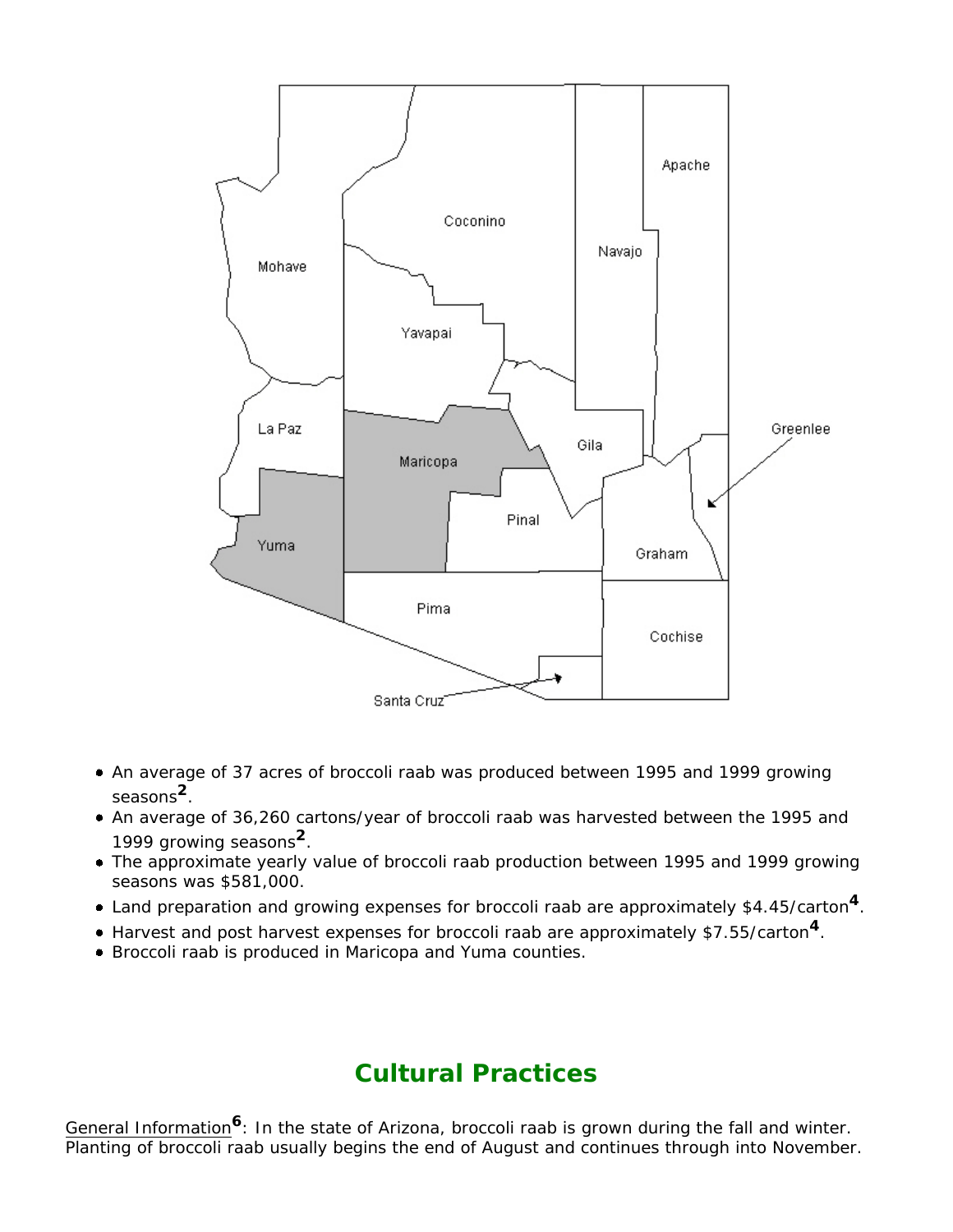Temperatures range between 30°F and 90°F during the broccoli raab growing season. In Arizona, broccoli raab is grown on soils that range from a sandy loam to a clay loam with a pH of 7.5-8.0.

Cultivars/Varieties**5**: Two varieties of broccoli raab are grown in Arizona; 'Early Fall Rapini' and 'Spring Rapini'. Early Fall Rapini is more heat tolerant so it is grown from September to mid October when the temperatures are still high. Both these varieties are open-pollinated.

Production Practices**6, 7**: Prior to planting, the field is deeply tilled, disced, land planed and then the beds are formed. The field is then pre-irrigated. A preplant herbicide may be applied prior to bed formation. If a pre-plant fungicide, such as mefenoxam, is utilized it is usually applied after bed formation but prior to planting.

Broccoli raab is both direct seeded and transplanted in Arizona. Two rows of broccoli raab are planted in beds with 40-inch centers. Plants are spaced 6-12" apart within the row. The field is cultivated two or three times during the growing season. A side dressing fertilizer is added two or three times depending on necessity. Furrow or drip irrigation is used to supply the crop with a consistent water supply.

Harvesting Procedures: From the time of seeding, broccoli raab requires approximately 60 days to reach maturity**1**. In Arizona, broccoli raab is harvested by hand. Harvesting usually begins in November and is completed by March**6, 7**. Broccoli raab harvested for the fresh market is trimmed and cleaned in the field prior to packing**8**. Broccoli raab is tied into bunches and packed, either one or two dozen bunches, into wax cardboard boxes**8**. In order to meet Arizona standards the broccoli raab must fresh, fairly tender, fairly clean, and free of decay and serious damage. The broccoli raab being shipped must be of one variety. No more than 5%, by weight, of the broccoli raab in any container or lot can have any one defect. No more than 10%, by count, can fail to meet the total of the standards**9**. Broccoli raab has a very short shelf life; therefore it must be marketed immediately**3**.

### **Insect Pests**

(6, 7, 10, 11, 12, 13, 14, 15, 16, 17, 18)

Hymenoptera

#### **Harvester Ant** (*Pogomyrmex rugosus*)

Ants are not a frequent pest in Arizona, but when they do occur in a field they can be insidious. The harvester ant is primarily a pest during stand establishment. They eat seedlings and will carry the planted seeds and seedlings back to their nest. When there are ants in a field, typically there is no vegetation surrounding the anthill. Ants generally do not cause damage to the mature broccoli raab plant. Thus, there is a lower risk of ant damage when broccoli raab is grown from transplants. Ants can also be a pest to people working the field by swarming people and inflicting painful bites.

Sampling and Treatment Thresholds: University of Arizona experts suggest that a field should be treated at the first signs of damage**15**.

Biological Control: There are no effective methods for the biological control of ants.

Chemical Control: Hydramethylnon is often used to control harvester ant populations, by placing it around the anthill. Worker ants will carry the poisoned bait back to their nest and distribute it to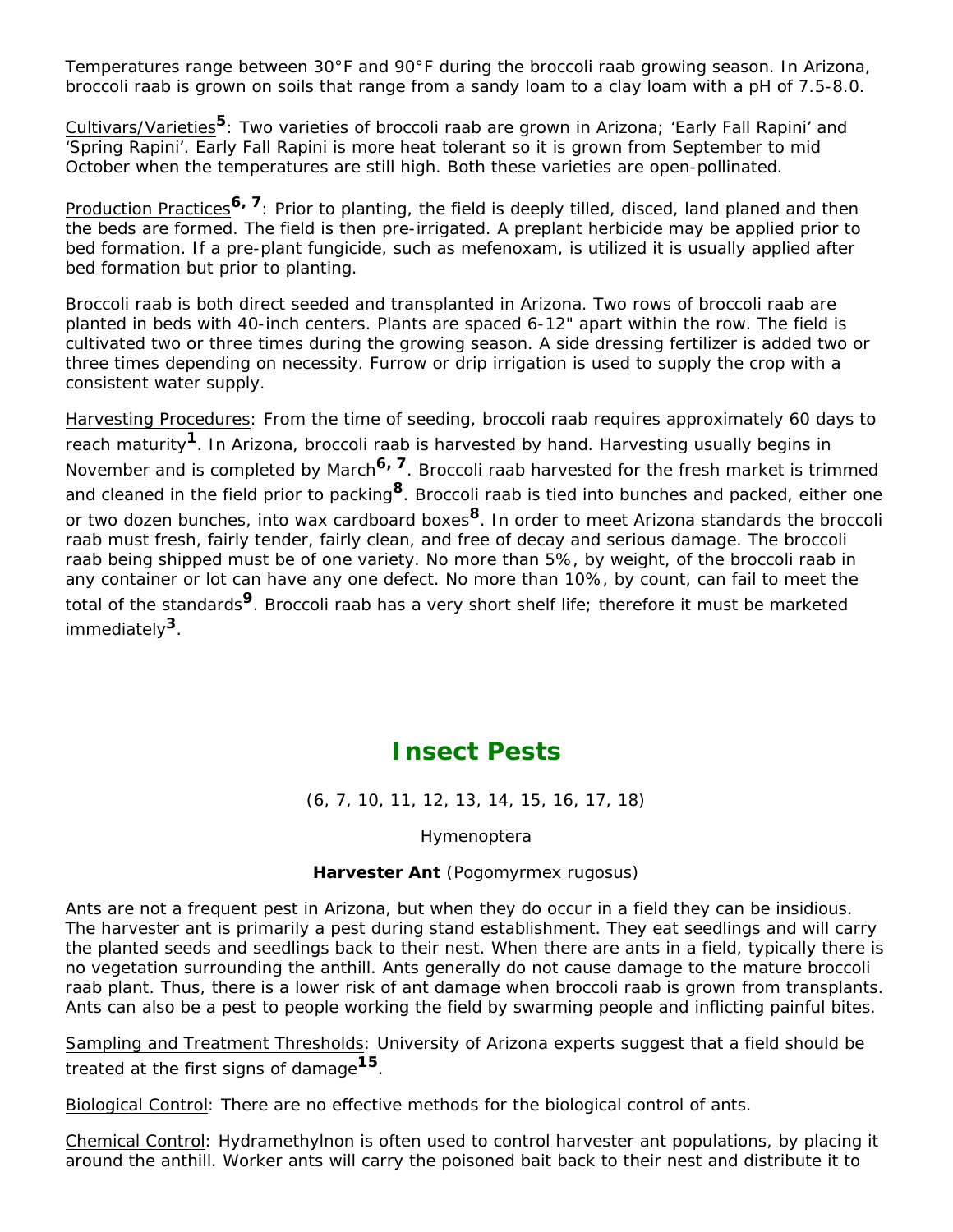the other ants and the queen. Hydramethylnon, however, can only be used on bare ground, outside borders and ditch banks. There are no chemistries registered for use within the broccoli raab field.

Cultural Control: Surrounding the field with a water-filled ditch can help control ant migration into the field. This method, however, is not always feasible because ants are often already in the field

Post-Harvest Control: There are no effective methods for post harvest control of ants.

Alternative Control: Rotenone is an alternative method used by some growers to control ant populations. Another method is to pour boiling water that contains a citrus extract down the anthill to kill populations inside.

#### **Coleoptera**

**Striped Flea Beetle** (*Phyllotreta striolata*)

**Potato Flea Beetle** (*Epitrix cucumeris*)

**Western Black Flea Beetle** (*P. pusilla*)

#### **Western Striped Flea Beetle** (*P. ramosa*)

The color of flea beetles varies between species, but all species have a hard body and large hind legs. When flea beetles are disturbed, their hind legs allow them to jump great distances.

In Arizona, flea beetles are particularly damaging to cole crops. The female flea beetle lays her eggs in the soil, on leaves, or within holes and crevices in the broccoli raab plant. Depending on the species, the larvae feed on the leaves or the roots of the broccoli raab plant. The adult beetles will also feed on the plant, chewing small holes and pits into the underside of leaves. These insects are the most damaging during stand establishment. Even a small population can stunt or kill a stand of seedlings. Mature plants, however, are more tolerant of feeding and rarely suffer severe damage. If broccoli raab is grown from transplants, flea beetles typically do not pose a large threat to production. If flea beetle feeding damages the harvested flower heads of the broccoli raab, the plant is unmarketable.

Sampling and Treatment Thresholds: Flea beetles often migrate from surrounding production areas and Sudan grass. Fields should be monitored weekly for flea beetles and damage. University of Arizona guidelines suggest that prior to head formation fields should be treated when there is 1 beetle per 50 plants**14**. Once the head has formed, broccoli raab does not normally require treatment unless populations are extremely dense**14**.

Biological Control: There are no natural predators or parasites that can effectively control flea beetle populations.

Chemical Control: Pyrethroids such as lambdacyhalothrin, permethrin and cypermethrin are the most commonly utilized treatments for the control of flea beetles. Chlorpyrifos also has some activity against flea beetles. Pyrethroids can be applied by chemigation has the added benefit of also targeting crickets, grasshoppers and lepidopterous larvae. Diazinon and methomyl are important chemistries for flea beetle control, but are not registered on broccoli raab grown in Arizona.

Cultural Control: It is important to control volunteer plants and weeds in and around the field that could act as a host for flea beetles. Crop rotation is important; however, flea beetles have a wide range of hosts so not all crops are suitable for rotation. Broccoli raab fields should be disked immediately following final harvest. It is important that Sudan grass is plowed under within a week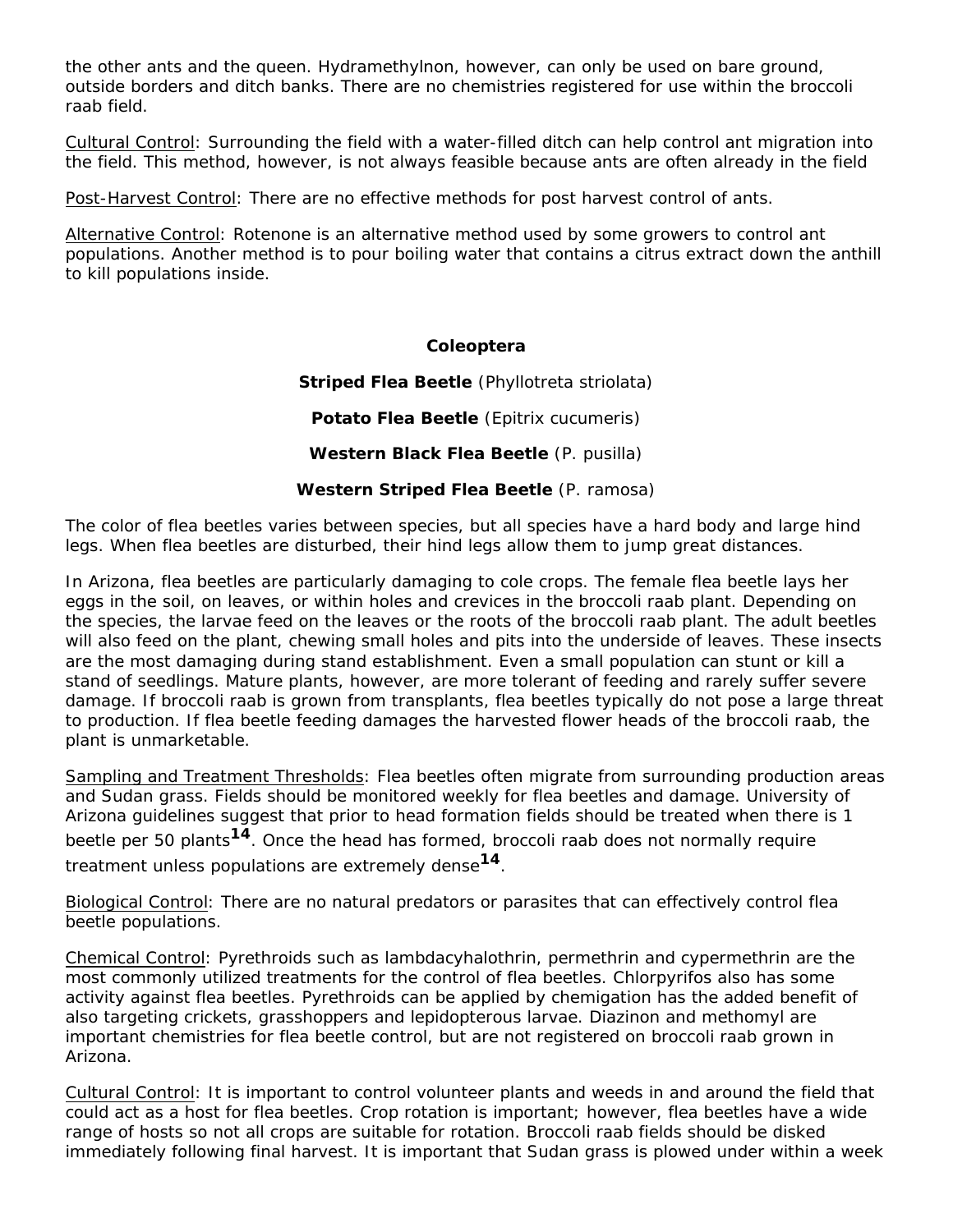of the final harvest, as this crop often harbors flea beetles.

Post-Harvest Control: There are no effective methods for the post-harvest control of flea beetles.

Alternative Control: Some growers use rotenone dust and pyrethrins to control flea beetles. Alternative control of these pests, however, is very difficult.

#### **Darkling Beetle** (*Blapstinus* sp.)

#### **Rove Beetle** (*Staphylinids* sp.)

Darkling beetles are dull black-brown in color. They are often confused with predaceous ground beetles, which are also black-brown but have a shiny appearance and lack clubbed antennae. It should be noted that the predaceous ground beetle is a beneficial insect because it feeds on lepidopterous larvae and other insects.

Rove beetles are a ¼" in length, or smaller, have a shiny, dark black-brown body and very short elytra that cover the wings. These beetles are frequently confused with winged ants and termites.

Darkling and rove beetles are most damaging during seedling establishment, digging planted seeds out of the soil. They will also feed on broccoli raab seedlings, girdling plants at the soil surface. Sometimes these beetles feed on the leaves of older plants. Darkling and rove beetles, however, are normally not a threat unless their populations are high. If transplanted broccoli raab is used, stand establishment pests such as ground beetles are not as much of a threat.

Sampling and Treatment Thresholds: Nighttime is the best time to monitor a field for darkling beetles; this is when they are the most active. During the day they tend to hide in the soil or debris. These beetles often migrate from nearby cotton and alfalfa fields or weedy areas. According to University of Arizona guidelines a broccoli raab field should be treated when beetle populations are high or there is a threat of migration into the field**14**. Broccoli raab plants that have 5 to 6 leaves are usually not at risk for beetle attack**14**.

Biological Control: There are no effective methods for the biological control of rove beetles or darkling beetles available.

Chemical Control: Chlorpyrifos and pyrethroids such as permethrin and cypermethrin are routinely used treatments for the control of rove beetle and darkling beetle populations. Pyrethroids can be chemigated through the sprinkler system or foliar applied. Chemigation has the added benefit of also helping to control cricket, grasshopper and lepidopterous larvae populations. Diazinon and methomyl are important chemistries for beetle control but are not registered on Arizona grown broccoli raab.

Cultural Control: It is important to control weeds in the field, and surrounding the field, that can act as hosts for darkling and rove beetles. Ditches filled with water around the field's perimeter will deter beetle migration into the field. This method, however, is ineffective if there are beetles already in the field. Placing baits around the perimeter of the field may also be used for the control of beetles migrating into the field. Fields should be deeply plowed to reduce soil organic matter and beetle reproduction.

Post-Harvest Control: There are no post-harvest control methods for rove beetles or darkling beetles.

Alternative Control: Some growers use, rotenone and neem oil to control darkling and rove beetles.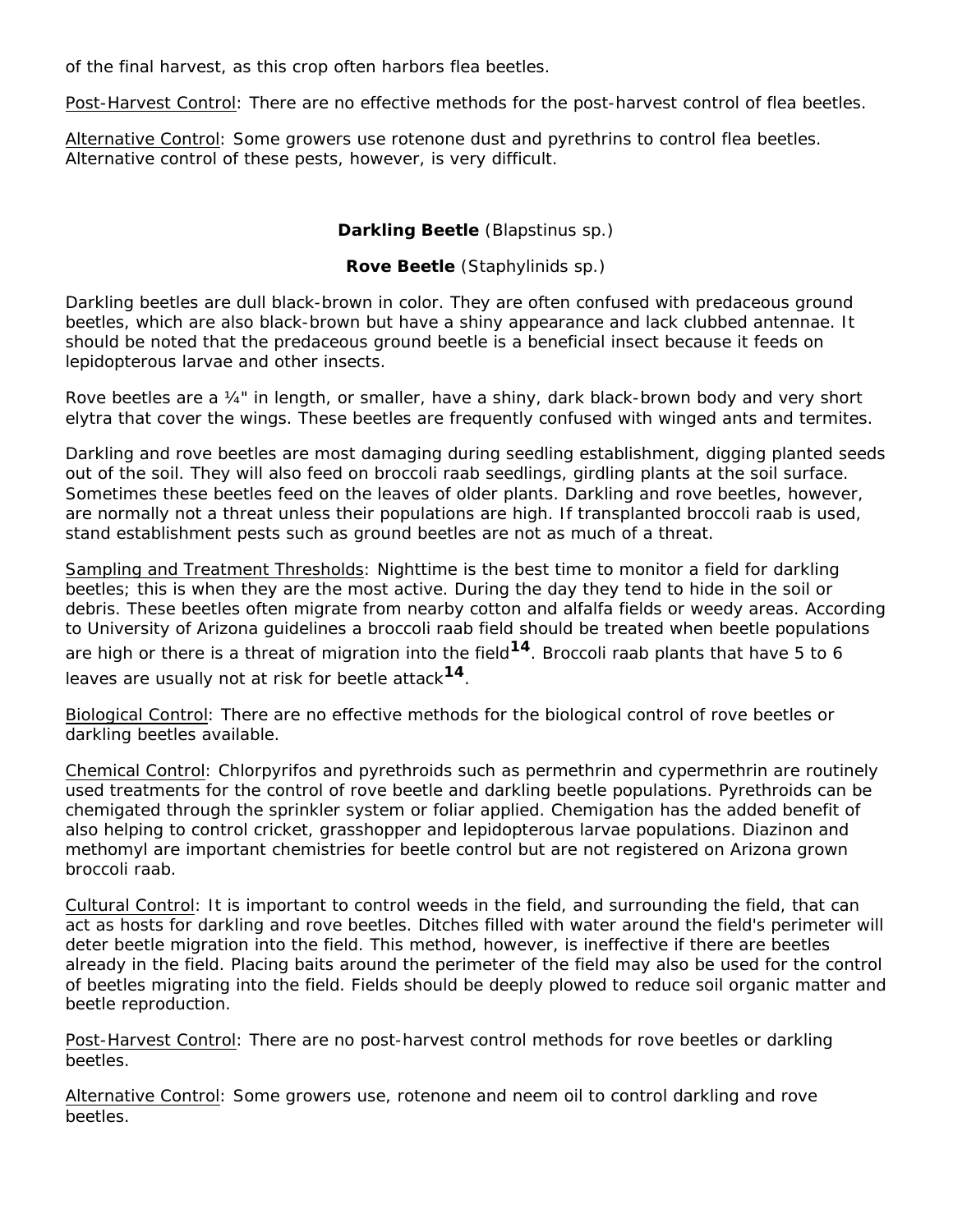#### *Orthoptera*

#### **Cricket** (*Gryllus* sp.)

Crickets are rarely a problem in Arizona but dense populations are capable of destroying an entire crop. Crickets are ½ to 1" in length, and brown-black in color. Most crickets feed during the night; during the day crickets hide in the soil, weeds, ditches and under irrigation pipes. Crickets attack broccoli raab seedlings as they emerge from the soil. If cricket populations are high enough, they can completely decimate an entire crop.

Cricket populations build up in cotton fields, Sudan grass and desert flora. At the end of the summer, crickets move into vegetable fields. Fields that use over-head sprinkler irrigation encourage inhabitance by creating an ideal environment for crickets; female crickets lay their eggs in damp soil. Crickets are less of a threat in fields that were established using transplants.

Sampling and Treatment Thresholds: Crickets are difficult to monitor for during the day, as they tend to hide. One can check underneath irrigation pipes; however, a visual inspection of damage is usually sufficient to give an estimate of cricket activity. Fields planted near cotton or Sudan grass should be closely monitored. The University of Arizona suggests that a field should be treated

when cricket damage is high or there is a threat of cricket migration into the field**14**.

Biological Control: There are no effective methods for biologically controlling crickets.

Chemical Control: Baits such as permethrin and carbaryl can be used to control cricket populations. Baits are usually placed at the field borders to target crickets migrating into the field. Pyrethroids such as cypermethrin and permethrin are the most commonly utilized treatments for controlling cricket populations. These insecticides can be ground applied or applied by chemigation. Spraying, rather than using baits, has the added benefit of also targeting lepidopterous pests.

Cultural Control: Fields should be disked immediately following harvest; this will help control cricket populations.

Post-Harvest Control: There are no effective methods for the post-harvest control of crickets.

Alternative Control: Some growers use rotenone to control cricket populations.

#### **Spur-Throated Grasshopper** (*Schistocerca* sp.)

#### **Desert (Migratory) Grasshopper** (*Melanoplus sanguinipes*)

In Arizona, grasshoppers are usually not a threat to broccoli raab stands. Occasionally, sometimes after a heavy rain, the grasshopper population can 'explode'. In these years, grasshoppers move from the desert into produce fields and can decimate entire crops. Due to their ability to fly, it is difficult to prevent the migration of grasshoppers into a field. There have been such outbreaks in previous years in Arizona; however, they are rare. Grasshoppers are foliage feeders that chew holes into leaves. In most years, grasshopper populations are so small their damage is insignificant.

Sampling and Treatment Thresholds: University of Arizona experts suggest that fields should be treated as soon as grasshoppers begin causing damage to the crop**15**.

Biological Control: A predaceous protozoon, *Nosema locustae*, can be used to control grasshopper populations.

Chemical Control: If the grasshopper population is large, chemical control is usually the only option. Chemical control of these insects can be difficult. Pyrethroids, such as lambdacyhalothrin,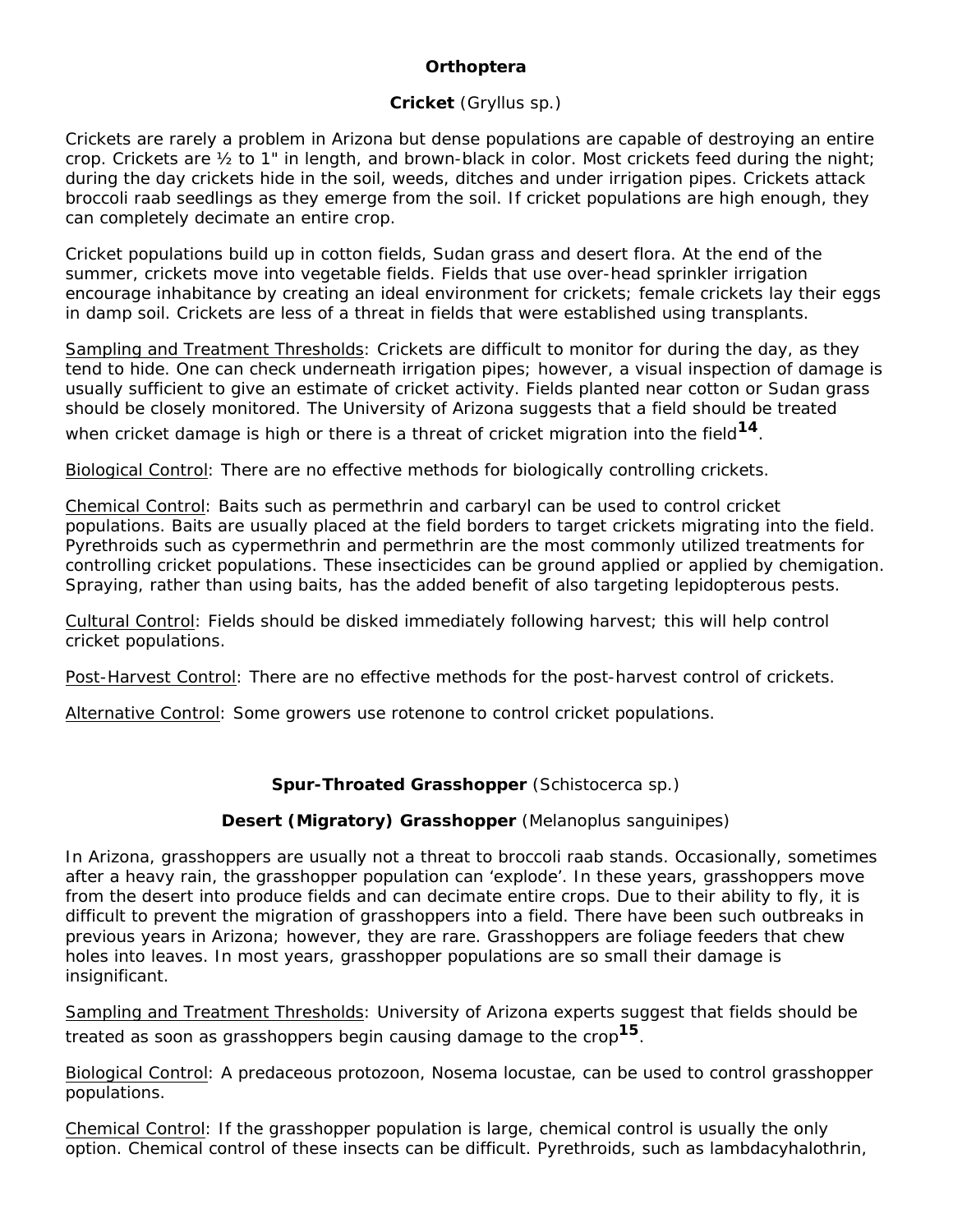have been occasionally used in the past.

Cultural Control: If grasshopper populations are decimating a field, replanting may be the only option.

Post-Harvest Control: There are no effective methods for the post-harvest control of grasshoppers.

Alternative Control: Some growers use rotenone to control grasshopper populations.

#### **Diptera**

#### **Cabbage Maggot** (*Delia radicum*)

The adult fly is dark gray in color and is about half the size of the common housefly. The female fly lays her eggs in the soil surrounding the broccoli raab stem. When the eggs hatch, small white maggots emerge and begin feeding on the broccoli raab's roots. Some maggots will bore into the taproot. After 3 to 5 weeks of feeding, the maggots pupate and 2 to 3 weeks later adult flies emerge from the soil. Cabbage maggots have two to three generations per year.

In Arizona, cabbage maggots rarely a pose a threat to broccoli raab stands unless the crop was planted late and the spring is cool and wet. Cabbage maggot feeding on broccoli raab seedlings causes roots to become weak and rotten. This damage leads to stunting, wilting and yellowing of plants. Feeding on roots also creates lesions that leave the plant susceptible to pathogens that cause diseases such as bacterial soft rot. Mature, established plants are more tolerant of maggot feeding than young seedlings. Thus, if broccoli raab is grown from transplants it is at less of a risk of cabbage maggot damage.

Sampling and Treatment Thresholds: Purple and yellow sticky traps are a good method for monitoring the presence of adult flies. Methods to monitor for the presence of maggots are still experimental. One method suggests marking a 5" circle around the base of the plant**10**. The soil within the circle is dug up to a depth of 1", placed in a water-filled container and then mixed. When the soil settles to the bottom of the container, any eggs present will float to the surface. If

there are more than 25 eggs present in the sample, the field should be treated**10**. Maggot populations tend to be localized in small areas within a field, thus it is important to take many random samples within the field. It is also important to monitor the crop stand for plants that are wilting or chlorotic. These plants, as well as the surrounding soil, should be uprooted and inspected for damaged roots, maggots and pupae. University of Arizona experts suggest that broccoli raab should be treated as soon as maggots begin to cause damage to the crop**15**.

Biological Control: There are no effective methods for the biological control of cabbage maggots.

Chemical Control: When conditions are favorable for cabbage maggots, such as a cool spring, wet soil and high soil organic matter, one should treat the field prior to planting. Insecticide treatment is more effective when applied before seeding because cabbage maggots are a stand establishment pest. Treatments after the crop has been planted are usually ineffective. Chlorpyrifos can be used to control maggots but is only effective if soil-applied. If maggot infestations do not occur until the plant is mature, the crop can likely tolerate the pressure.

Cultural Control: Seeds that are promoted to germinate and grow rapidly will quickly outgrow maggot infestations. Adult female flies prefer to lay their eggs in moisture gradients that occur in seed rows. Utilizing a drag chain behind the planter will eliminate this gradient. It is important to disk the field a minimum of two weeks before planting; this will deter females from ovipositing eggs in the soil. When several rows of maggot infested plants occur, it is often more economical to replant rather than treat the field. A field that has a maggot infestation should be disked immediately following harvest.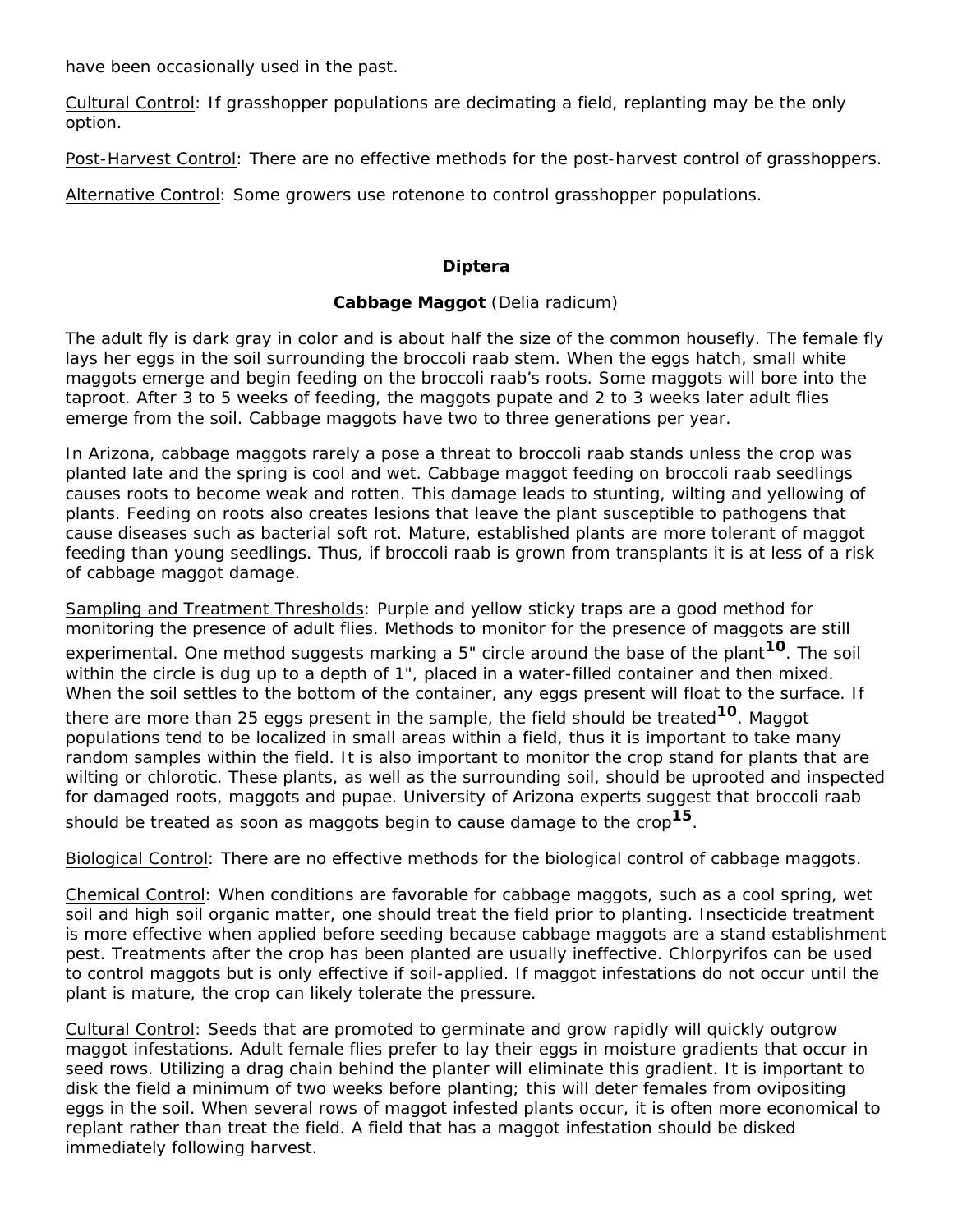Post-Harvest Control: There are no effective methods for the post-harvest control of cabbage maggots.

Alternative Control: Some growers use *Bacillus thuringiensis* to control cabbage maggot populations.

#### **Leafminers**

#### (*Liriomyza* sp.)

Adult leafminers are small, shiny, black flies with a yellow triangular marking on the thorax. The adult female leafminer oviposits her eggs within the leaf tissue. Male and female flies feed at these puncture sites. The larvae hatch inside the leaf tissue, feed on the mesophyll tissue and do not emerge until they pupate. Leafminers usually pupate in the soil, although sometimes they will pupate on the leaf surface. When conditions are favorable, leafminers can complete a life cycle as quickly as 3 weeks.

As larvae feed on the mesophyll tissue, they create extensive tunneling within the leaf. The width of these tunnels increases as the larvae grow. These mines cause direct damage by decreasing photosynthesis; as well, the puncture wounds provide an entryway for pathogenic infection. Leafminers are usually considered to be a secondary pest.

A broccoli raab plant can usually outgrow a leafminer infection, unless the infection is severe and occurs during the seedling stage. Any damaged to the harvested flower head will result in an unmarketable crop.

Sampling and Treatment Thresholds: It is important that the crop is monitored regularly for leaf mines, larvae and adult flies. The cotyledons and first true leaves are the first to be mined. Mining is more visible on the undersurface of the leaf; thus both leaf surfaces must be viewed. Presence of leafminer parasites and parasitized mines should also be determined. Yellow sticky traps are a good method for measuring leafminer migration into a field, as well as, determining which species are present. It is important to accurately identify which species are present, because insecticide resistance has been documented for *Liriomyza trifolii*. According to University of Arizona guidelines, prior to head formation broccoli raab should be treated when populations have reached 1 active mine per leaf**14**. After head formation, treatment should occur when populations reach 3 mines per leaf per 25 broccoli raab plants**14**.

Biological Control: *Diglyphus* and *Chrysocharis* genera of parasitic wasp are sometimes utilized to control leafminer populations. Insecticides used to control noxious pests should be used with care because they can eliminate parasitic wasps causing a leafminer outbreak.

Chemical Control: Pyrethroids such as permethrin and spinosad are the most commonly used chemistries to control *L. sativae* adults. Permethrin is ineffective against leafminer larvae and has no activity against *L. trifolii*. Spinosad is used for the control of both *L. sativae* and *L. trifolii*. Spinosad is the only chemistry available that provides control for *L. trifolii*. Insecticide resistance has been noted in *L. trifolii* populations, thus there is a need for a diversity of insecticides to allow resistance management. Diazinon, an important chemistry for leafminer control, is not registered for use on broccoli raab grown in Arizona.

Cultural Control: It is best to avoid planting near cotton, alfalfa and other host fields, because leafminers will migrate from these fields into the broccoli raab field. A field that has a leafminer infestation should be disked immediately following harvest.

Post-Harvest Control: There are no effective methods for the post-harvest control of leafminers.

Alternative Control: Some growers use insecticidal soaps to control leafminer populations.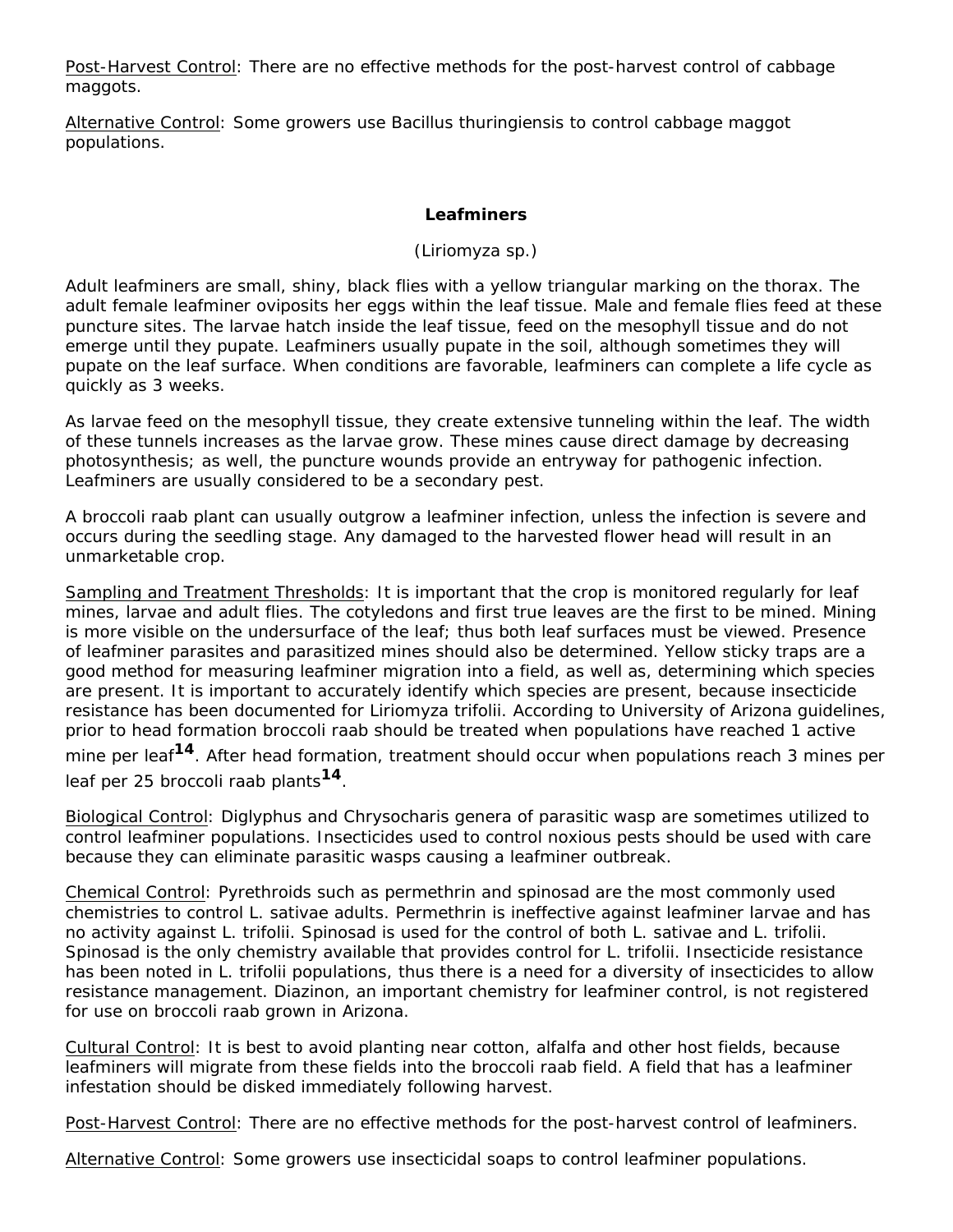#### **Lepidoptera**

Lepidopterous complex = diamondback moth, loopers, beet armyworm, corn earworm, tobacco budworm and imported cabbageworm.

#### **Black Cutworm** (*Agrotis ipsilon*)

#### **Variegated Cutworm** (*Peridroma saucia*)

#### **Granulate Cutworm** (*Agrotis subterranea*)

The threat of cutworms in Arizona is sporadic, and appears to increase in response to environmental conditions such as warm temperatures. The adult moth has gray-brown fore wings with irregular markings; the hind wings are lighter in color. The female moth lays her eggs on the leaves and stem near the soil surface.

Cutworm populations are heaviest during the fall and have the most significant impact on seedlings. Newly hatched larvae feed on the leaves temporarily, but then drop to the soil surface and burrow underground. The larvae emerge at night and feed on the broccoli raab plants. The cutworm attacks broccoli raab by cutting the stem at, or just below, the soil surface. A single cutworm is capable of damaging several plants in one evening and a large population can destroy an entire broccoli raab stand. When cutworms have been active, one might observe several wilted or cut off plants in a row. A stand that has recently been thinned is especially sensitive to cutworm attack. Cutworms frequently occur in fields that were previously planted with alfalfa or pasture.

Sampling and Treatment Thresholds: Prior to planting, the field, field borders and adjoining fields should be monitored for cutworms. Pheromone traps can be used to monitor for the presence of cutworms in a field. Once seedlings have emerged, fields should be scouted twice a week. If an area of several wilted or collapsed plants is discovered, the surrounding soil should be dug into and searched for cutworms. Cutworms are nocturnal; therefore it is easiest to scout for them on the soil surface during the evening. Cutworms are often not noticed until crop damage has become severe. According to University of Arizona guidelines, a field should be treated as soon as soon as stand loss begins**14**.

Biological Control: There are some natural enemies to the cutworm, however they do not provide adequate control.

Chemical Control: Baits can be used to control cutworms but are more effective when used prior to broccoli raab emergence. These baits should be placed in the areas where cutworms have been found in previous years. Cutworms often occur at the field borders or in isolated areas within the field. Sometimes spot and edge treatments are sufficient to control cutworm populations. Spinosad, chlorpyrifos, and pyrethroids such as cypermethrin are the most routinely used chemistries for controlling cutworm populations. The larvae, however, are often controlled when the crop is sprayed for stand-establishment pests. Cutworms usually do not get an opportunity to establish a population.

Cultural Control: Fields in close proximity to alfalfa fields are especially prone to cutworm infestation, and should be carefully monitored. Cutworms tend to reoccur in the same area of a field and in the same fields. It is important to control weeds, that can act as hosts to cutworms, in and surrounding the field. The field should be plowed a minimum of two weeks prior to planting, in order to kill cutworms, hosts and food sources.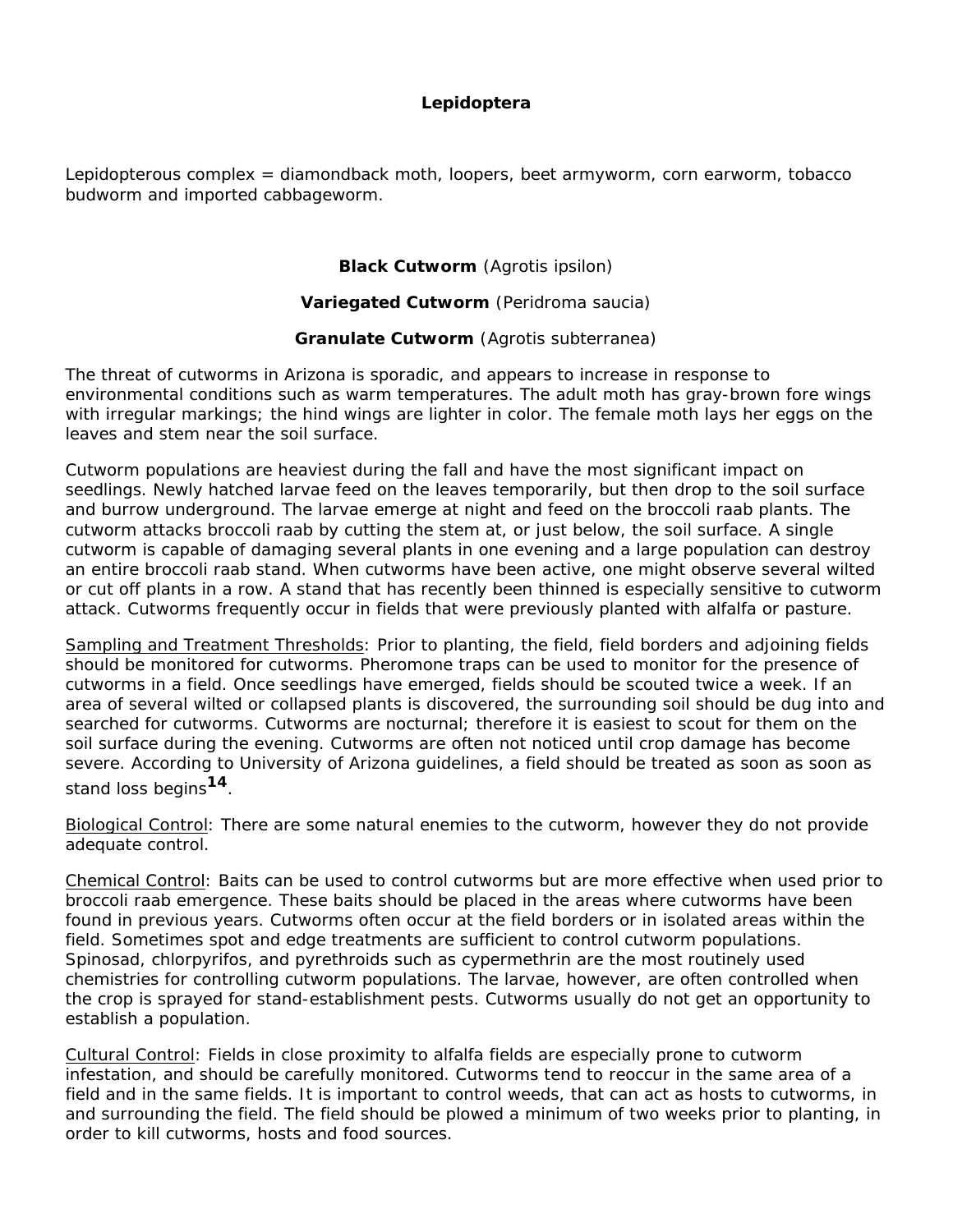Post-Harvest Control: There are no effective methods for the post-harvest control of cutworms.

Alternative Control: Some growers use *Bacillus thuringiensis* (Bt) for the control of cutworms. It is best to spray Bt in the dark because it is UV light and heat sensitive. Spraying at night will give the longest period of efficacy.

#### **Saltmarsh Caterpillar** (*Estigmene acrea*)

The adult saltmarsh caterpillar moth has white forewings that are covered with black spots and yellow hindwings. The female moth lays groups of 20 or more eggs on the leaf surface. The young larvae are yellow-brown in color and covered in long, dark black and red hairs. Older larvae may develop yellow stripes down the sides of their bodies. Saltmarsh caterpillars are sometimes referred to as 'wooly bear caterpillars'.

Saltmarsh caterpillar populations are heaviest in the fall. These larvae are more common in cotton, alfalfa, bean and sugarbeet fields and are not normally a cole crop pest. The larvae, however, will migrate from surrounding host fields. The saltmarsh caterpillar feeds on seedlings and can skeletonize older plants. The larvae tend to feed in groups on older plants. If populations are high, they can decimate an entire seedling stand.

Sampling and Treatment Thresholds: According to University of Arizona experts, fields should be treated at the first signs of damage**15**.

Biological Control: There are no effective methods for the biological control of saltmarsh caterpillars.

Chemical Control: Field edges should be sprayed when saltmarsh caterpillars begin to migrate into the broccoli raab field**14**. Spinosad, tebufenozide, chlorpyrifos and pyrethroids such as permethrin and cypermethrin are the most commonly utilized treatments for controlling saltmarsh caterpillars. Pyrethroids and chlorpyrifos are all contact insecticides that are foliar applied. Spinosad is a translaminar insecticide that must be consumed or tread upon to kill the larvae. Tebufenozide is an insect stomach poison that must be consumed to be effective.

Cultural Control: The simplest way to control saltmarsh caterpillars is to prevent their migration into a field. Monitoring any surrounding cotton and alfalfa fields prior to broccoli raab emergence will help assess the degree of risk for the crop. Saltmarsh caterpillars do not like to cross physical barriers. A 6" high aluminum foil strip or irrigation pipes that the larvae cannot crawl under can provide a barrier to the field. These barriers can also be used to herd the larvae into cups of oil. A ditch of water containing oil or detergent that surrounds the perimeter of the field can also be used as a barrier. Barriers work well to exclude saltmarsh caterpillars from the field, but will have no useful value if the larvae have already infested the field.

Post-Harvest Control: There are no effective methods for the post-harvest control of saltmarsh caterpillars.

Alternative Control: *Bacillus thuringiensis* may be used to control saltmarsh caterpillars. One important consideration when using *B*. *thuringiensis* is its tendency to break down when exposed to UV light and heat. Usually it is sprayed at night to allow the longest period of efficacy.

#### **Diamondback Moth** (*Plutella xylostella*)

The adult diamondback moth is small, slender and gray-brown in color. The name 'diamondback' is derived from the appearance of three diamonds when the male species folds its wings. The female moth lays small eggs on the underside of the leaf. Typically the eggs are laid separately, but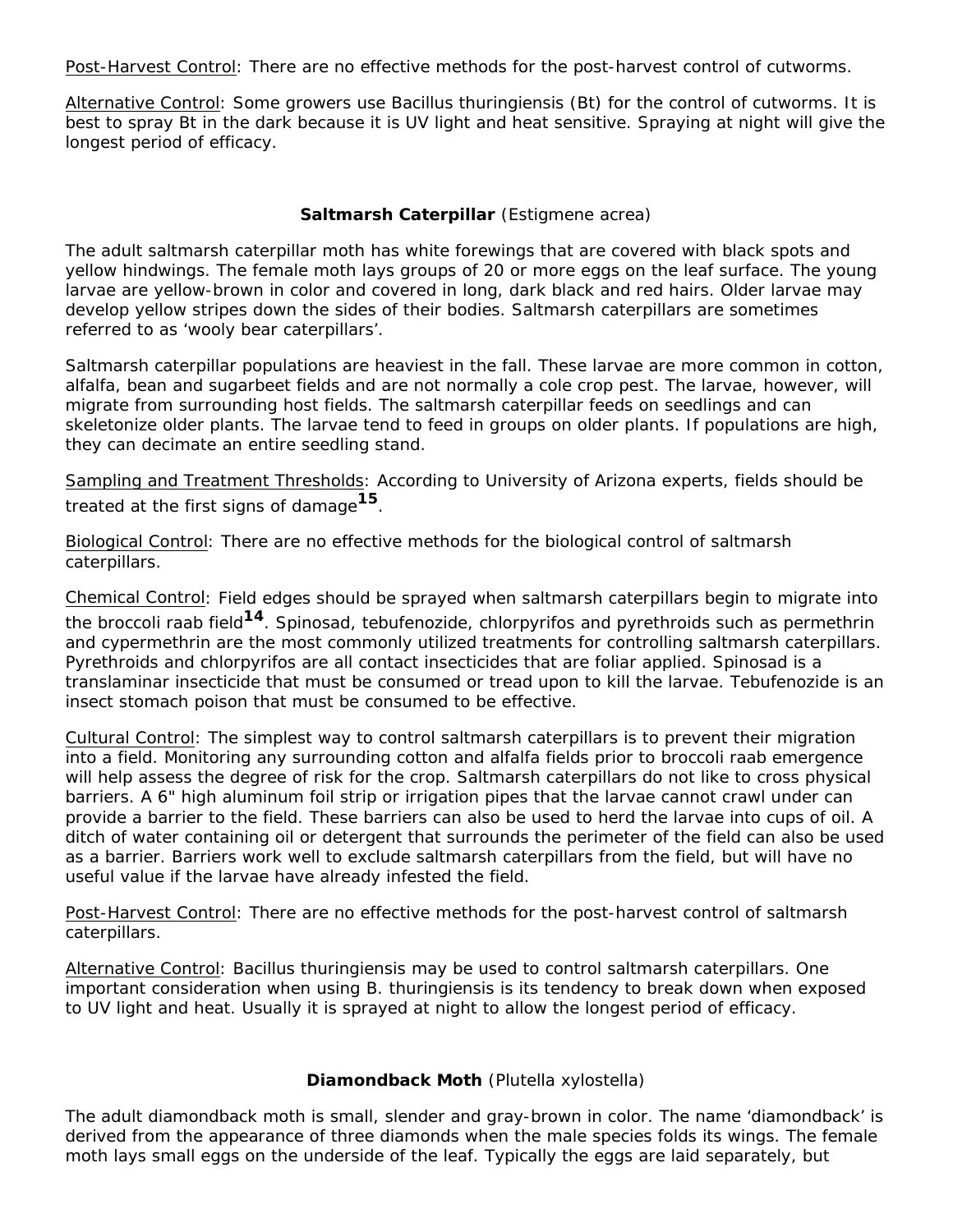occasionally can be found in small groups of two or three. The larvae are about a 1/3 of an inch long, pale yellow-green and covered with fine bristles. A v-shape is formed by the spreading prolegs on the last segment of the caterpillar. When startled, the larvae will writhe around or quickly drop from the leaf on a silken line. Diamondback moth populations peak in March and April and again in June and August. If conditions are favorable, this moth can have four to six generations a year.

Diamondback moth larvae attack all stages of plant growth but their damage is most significant during the seedling stage and at harvest. Broccoli raab can be particularly hard hit by diamondback moth populations. Larvae attack the growing points on young plants, stunting growth and decreasing yield. The larvae chew small holes, mostly on the underside of mature leaves, on mature plants.

Sampling and Treatment Thresholds: Fields should be monitored during the seedling stage, crop thinning and prior to heading. Fields should also be checked if an adjacent field has recently been harvested or been disked, as the larvae will migrate from such fields. The University of Arizona recommends that prior to head formation; broccoli raab should be treated when there is 1 larva per 50 plants**14**. Once the broccoli raab head has formed, the crop can tolerate 4 larvae per 25 plants**14**. All other larvae in the lepidopterous complex should be included in this count.

Biological Control: The ichneumonid wasp (*Diadegma insularis*) will commonly parasitize *Plutella* cocoons. *Trichogramma pretiosum* is a less common parasite that attacks diamondback moth eggs. Lacewing larvae and ladybug larvae (syn: ant lions) can also be used to control small diamondback larvae. Care must be used when spraying insecticides as they can harm populations of beneficial insects. These beneficial insects usually do not provide complete control of diamondback moth populations.

Chemical Control: Spinosad and pyrethroids such as permethrin and cypermethrin are the most frequently utilized chemistries for the control of diamondback moths larvae. *Plutella* resistance to insecticides has been reported and is a concern in broccoli raab production. Methomyl and thiodicarb are two important chemistries for the control of diamondback moths but are not registered on broccoli raab in Arizona.

Cultural Control: Fields should be disked immediately following harvest in order to kill larvae and pupae and prevent moth migration to adjacent crops.

Post-Harvest Control: There are no effective methods for the post-harvest control of diamondback moths.

Alternative Control: *Bacillus thuringiensis* (Bt) can be used to control diamondback moth larvae. A consideration when using *B*. *thuringiensis* is its tendency to break down when exposed to UV light and heat. Spraying at night will allow the longest period of efficacy. Diatomaceous earth can be used to control diamondback larvae. Neem oil soap, neem emulsion, and rotenone are less effective choices for the control of larvae.

**Cabbage Looper** (*Trichoplusia ni*)

**Alfalfa Looper** (*Autographa californica*)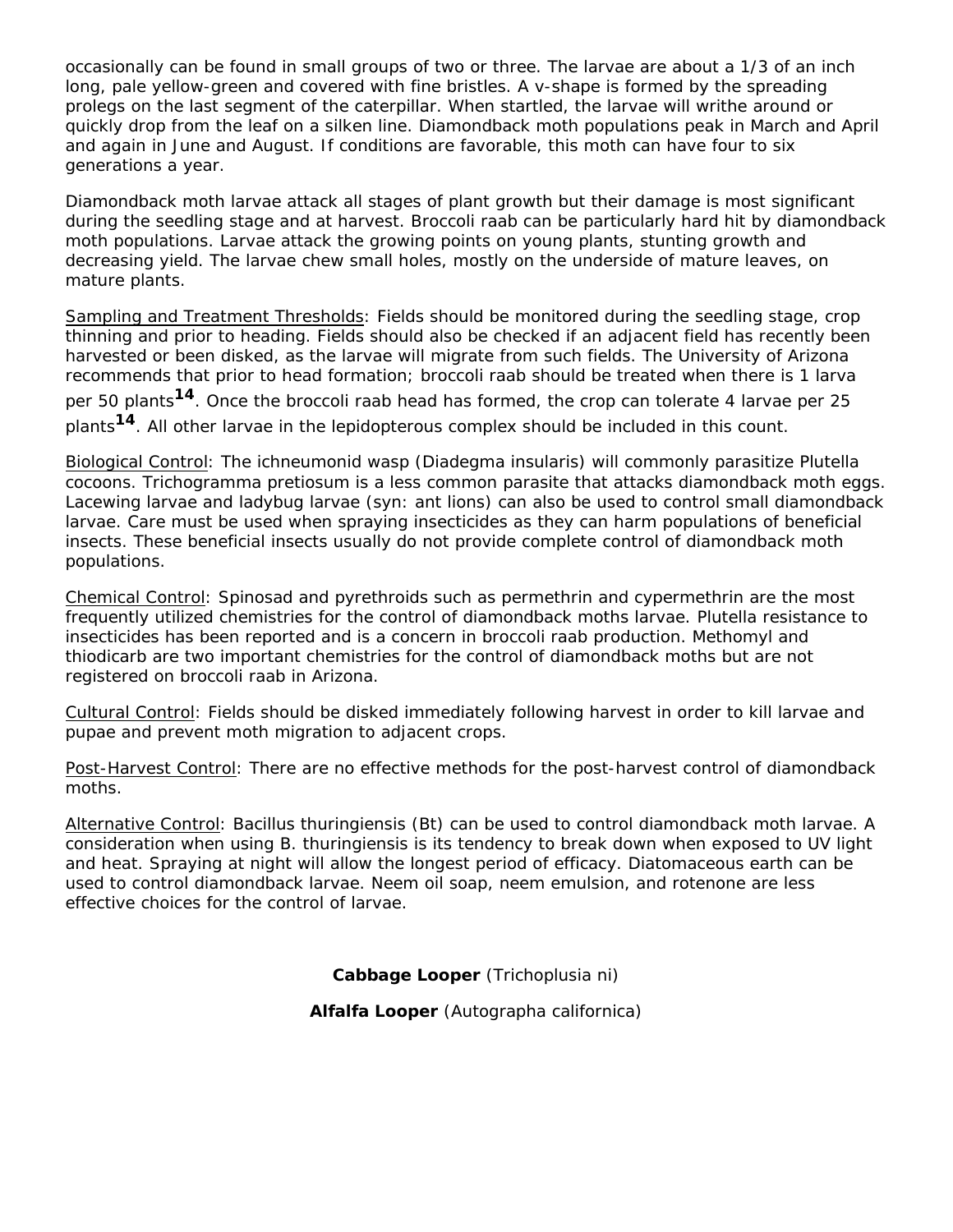

Cabbage loopers and alfalfa loopers are very similar in appearance, which makes it difficult to differentiate between the two species. The front wings of the adult looper are mottled gray-brown in color with a silver figure eight in the middle of the wing; the hind wings are yellow. The female moth lays dome-shaped eggs solitarily on the lower surface of older leaves. The larvae are bright green with a white stripe running along both sides of its body. The looper moves by arching its back in a characteristic looping motion, which is also the source of its name. Loopers can have from 3 to 5 generations in one year.

Looper populations are usually highest in the fall and can cause extensive damage to broccoli raab. Loopers will attack all stages of plant growth. These larvae feed on the lower leaf surface, chewing ragged holes into the leaf. Excessive feeding on seedlings can stunt growth or even kill plants. Broccoli raab that has been damaged by looper feeding or that is contaminated with larvae or larvae frass is unmarketable.

Loopers are a major pest in the central and southwestern deserts of Arizona. They are present all year, but their populations are highest in the fall when winter vegetables are grown.

Sampling and Treatment Thresholds: Once broccoli raab has germinated, fields should be monitored twice a week. The lower leaf surface should be checked for larvae and eggs, especially on damaged leaves. When populations begin to increase, fields should be monitored more frequently. Pheromone traps are useful for measuring the migration of moths into crop fields. The presence of parasitized and virus-killed loopers should also be noted. The University of Arizona recommends that prior to head formation broccoli raab should be treated when populations have reached 1 larva per 50 plants**14**. After head formation, broccoli raab can tolerate 4 larvae per 25 plants**14**. All other larvae in the lepidopterous complex should be included in this count.

Biological Control: There are several species of parasitic wasps, as well as, the tachinid fly (*Voria ruralis*) that will aid in the control of the looper. Care must be taken with insecticide treatment, as it can decrease the populations of these beneficial insects. Nuclear polyhedrosis virus is a naturally occurring virus that can assist in the control of loopers when conditions are favorable.

Chemical Control: Spinosad, tebufenozide, chlorpyrifos and pyrethroids such as permethrin and cypermethrin are the commonly utilized chemistries for controlling looper populations. All are foliar applied insecticides.

Cultural Control: Weeds growing within the field or surrounding the field should be controlled because they can act as hosts for loopers and other lepidopterous insects. Fields should be plowed immediately following harvest to kill larvae and remove host material.

Post-Harvest Control: There are no methods for the post-harvest control of loopers.

Alternative Control: *Bacillus thuringiensis* can be used to control looper populations, but is the most effective if applied when eggs are hatching and larvae small. One concern when applying *B. thuringiensis* is its tendency to break down when exposed to UV light and heat. Spraying at night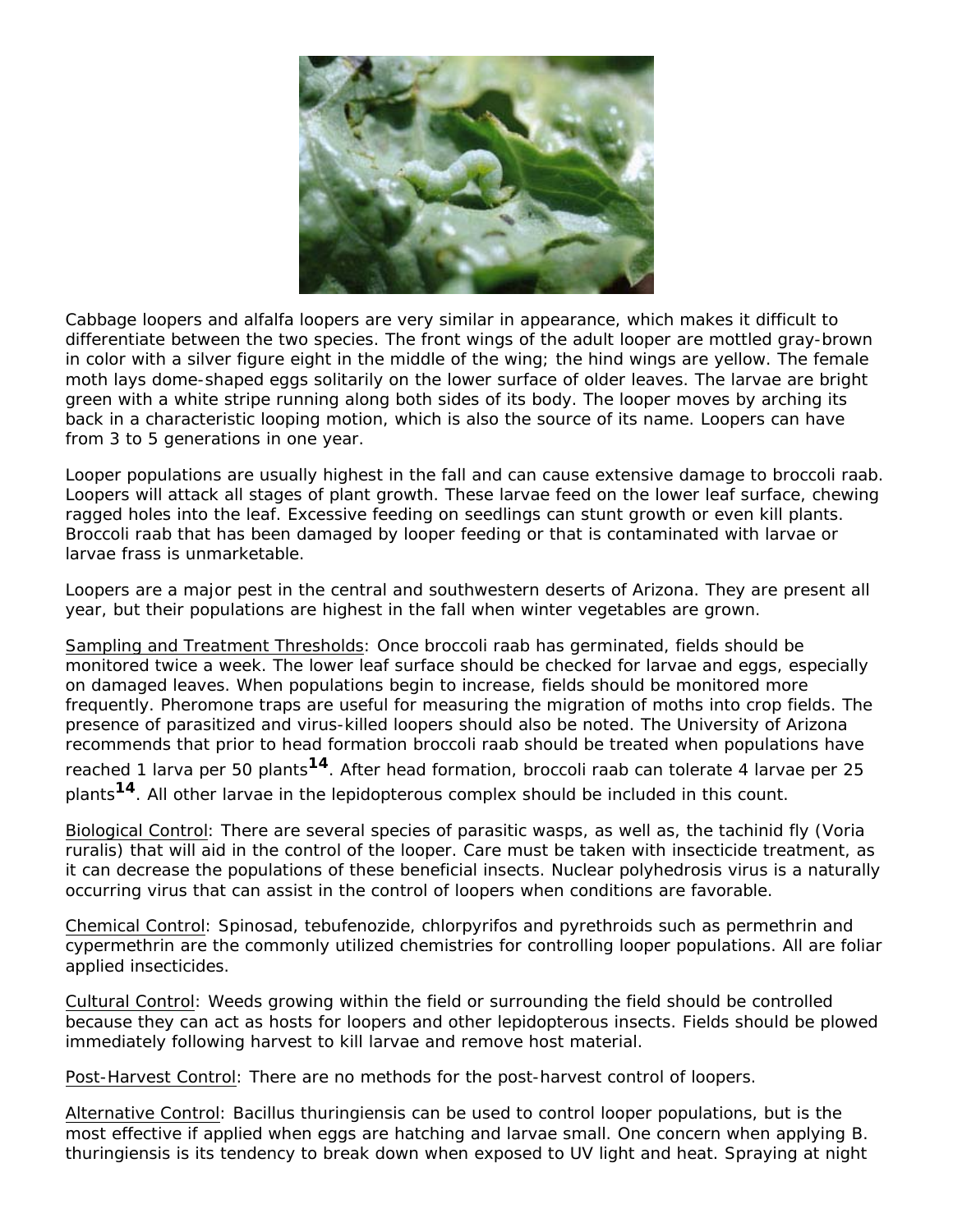will allow the longest period of efficacy. This microbial insecticide will control other lepidopterous insects, with the exception of beet armyworms, and will not affect beneficial predators and parasites. Diatomaceous earth, neem oil soap, neem emulsion and rotenone are other methods for the alternative control of cabbage loopers.

#### **Beet Armyworm** (*Spodoptera exigua*)

The forewings of the adult moth are gray-brown in color with a pale spot on the mid-front margin; the hindwings are white with a dark anterior margin. The female moth lays clumps of light green eggs on the lower leaf surface. The eggs are covered with white scales from the female moth's body, giving the eggs a cottony appearance. The eggs darken prior to hatching. The emergent larvae are olive green and are nearly hairless, which distinguishes them from other lepidopterous larvae that attack cole crops. The larvae have a broad stripe on each side of the body and light-colored stripes on the back. A black dot is located above the second true leg and a white dot at the center of each spiracle. The mature larvae pupate in the soil.

The beet armyworm is a key pest that affects broccoli raab production in Arizona. Armyworm populations are heaviest in broccoli raab stands during the fall. The larvae attack all stages of plant growth. Young larvae feed in groups near their hatching site. As the beet armyworm feeds, it spins a web over its feeding site. Mature armyworms become more migratory and move to new plants. Many young armyworms will die while traveling between plants. Armyworm feeding can skeletonize leaves and consume entire seedlings. A single armyworm can attack several plants. Broccoli raab that has been damaged by armyworm feeding is unmarketable.

Beet armyworm populations are the most active between the months of July and November. In the fall, beet armyworms often migrate from surrounding cotton and alfalfa fields to vegetable crops. Armyworms also feed on weeds including; redroot pigweed (*Amaranthus* sp.) and nettleleaf goosefoot (*Chenopodium murale*).

Sampling and Treatment Thresholds: Weeds surrounding the field should be monitored for larvae and eggs prior to crop emergence. If population levels are high in surrounding weeds, the crop should be monitored very carefully following emergence. Pheromone traps can be used to monitor for the presence of beet armyworms in a field. After germination, fields should be monitored twice a week. According to University of Arizona guidelines, broccoli raab should be treated prior to head formation when populations reach 1 larva per 50 plants**14**. Once the flowering head has formed, broccoli raab can tolerate 4 larvae per 25 plants**14**. All other larvae in the lepidopterous complex should be included in this count.

Biological Control: There are viral pathogens, parasitic wasps and predators that attack the beet armyworm. These beneficial insects, however, are unable to completely control armyworm populations. Caution must be used when spraying insecticides as they can harm beneficial insects.

Chemical Control: Spinosad, chlorpyrifos, tebufenozide and pyrethroids such as permethrin and cypermethrin are the most commonly used insecticides for the control of armyworms. The best time to spray with an insecticide is when the larvae are hatching; this allows maximum control of the population. This also provides the opportunity to determine the degree of predator activity and dispersal deaths. Insecticides are more effective when applied at dusk or dawn when the armyworms are the most active. It is important to practice sound resistance management practices by alternating chemistries.

Cultural Control: Weeds growing within and surrounding the field should be controlled, as armyworms can build up in these areas. When seeding, it is important to monitor weeds along the field's borders and on ditch banks for eggs and larvae. Armyworms will also migrate from surrounding cotton and alfalfa fields. Fields should be disked immediately following harvest to kill larvae pupating in the soil.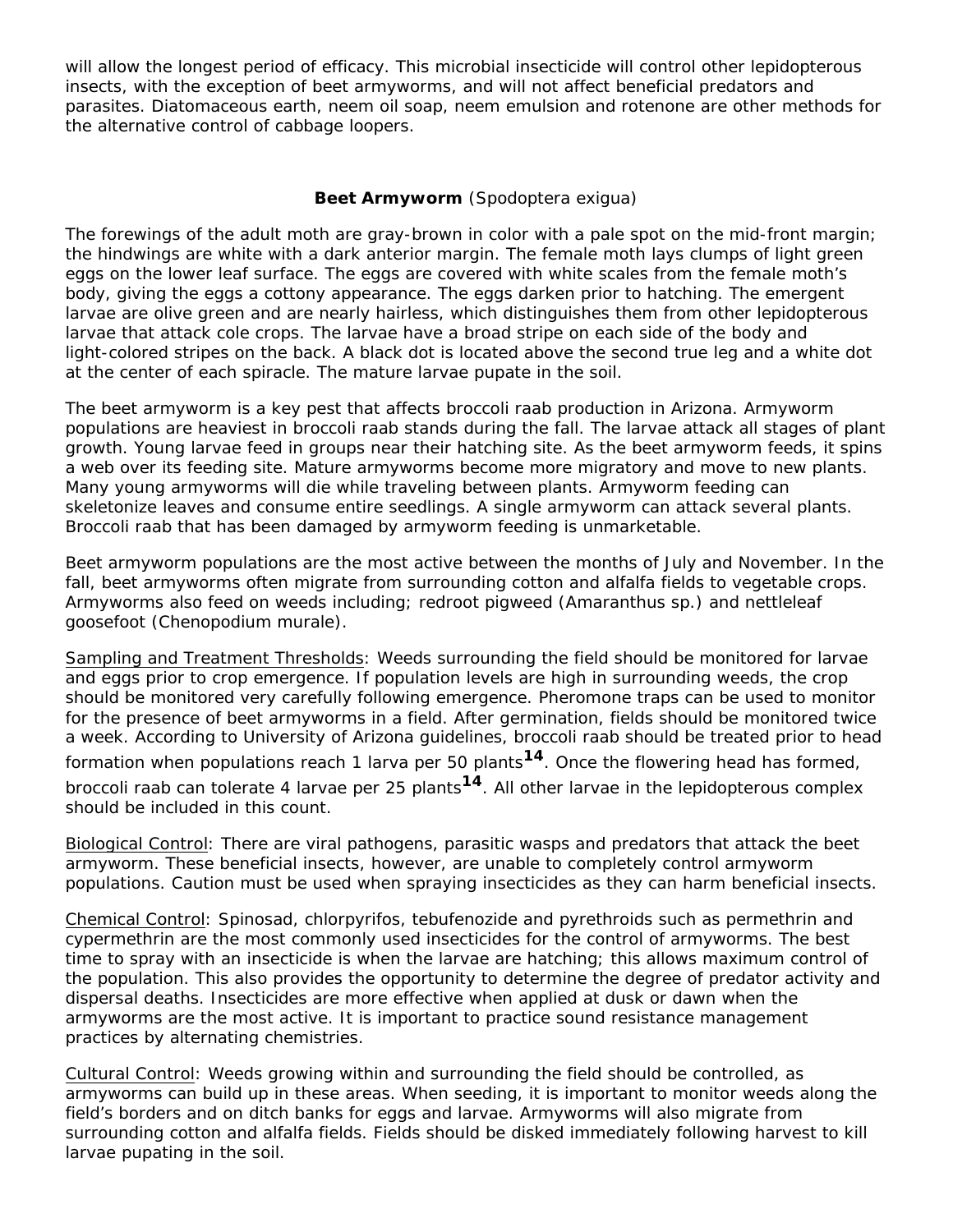Post-Harvest Control: There are no effective methods for the post-harvest control of beet armyworms.

Alternative Control: Some growers use diatomaceous earth, neem oil soap, neem emulsion and rotenone for the control of beet armyworms. *Bacillus thuringiensis* is registered for controlling beet armyworms but does not provide adequate control.

#### **Corn Earworm (Bollworm)** (*Helicoverpa zea*)

#### **Tobacco Budworm** (*Heliothis virescens*)

The tobacco budworm and corn earworm occur throughout Arizona but are most prevalent in central and western parts of the state. The adult corn earworm moth has mottled gray-brown forewings; the hindwings are white with dark spots. The forewings of the tobacco budworm moth are light olive-green with three thin, dark bands; the hindwings are white with a red-brown border. The female moth lays white eggs separately on the plant's leaves. Twenty-four hours after they are laid, the eggs develop a dark band around the top and prior to hatching the eggs darken in color. The larvae of these two species vary in color and develop stripes down the length of their body. It is difficult to differentiate between the larvae of these two species until they are older. Older larvae can be distinguished by comparing the spines at the base of the abdominal tubercles and by the presence of a tooth in the mandible.

Budworm and earworm populations peak during the fall. These larvae attack all stages of plant growth and can be very destructive to broccoli raab stands. The larvae of these two species are cannibalistic, eating larvae of their own species and of other lepidopterous species, thus they tend to feed alone. Budworms and earworms are capable of killing entire stands of seedlings. In older plants, the larvae chew holes into the leaves and also attack the growing point of the plant, often killing the growing tip. Damage to the broccoli raab head will result in an unmarketable plant.

Sampling and Treatment Thresholds: Field monitoring should begin immediately following seed germination. Pheromone traps can be used to monitor for the presence of tobacco budworms and corn earworms. Earworms and budworms migrate from corn and cotton fields, thus it is important to carefully monitor field edges that border these fields. If eggs are discovered, it should be determined if they have hatched, are about to hatch or have been parasitized. The broccoli raab should be checked for larvae and feeding damage. It is important to correctly identify which species of larvae are present, as resistance in tobacco budworms has been reported. The University of Arizona recommends that prior to broccoli raab head formation, the crop requires treatment when populations reach 1 larva per 50 plants**14**. After head formation the crop can tolerate 4 larvae per 25 plants**14**. All other larvae in the lepidopterous complex should be included in this count.

Biological Control: Some parasites and predators of earworms and budworms include *Trichogramma* sp. (egg parasite), *Hyposoter exiguae* (larval parasite), *Orius* sp. (minute pirate bug) and *Geocoris* sp. (bigeyed bugs). These enemies are often able to reduce earworm and budworm populations. Care must be taken with insecticide treatment, as it can decrease the populations of these beneficial insects. Nuclear polyhedrosis virus, a naturally occurring pathogen, also helps to control populations.

Chemical Control: Insecticide treatment is more effective at peak hatching, when larvae are still young. Eggs darken just prior to hatching, which gives a good indication when to prepare to spray. This also allows the opportunity to check for the presence of predators and parasites. The best time to treat for tobacco budworms and corn earworms is mid-afternoon; this is when the larvae are the most active. Spinosad, chlorpyrifos and pyrethroids such as permethrin and cypermethrin are often used for controlling earworms and budworms.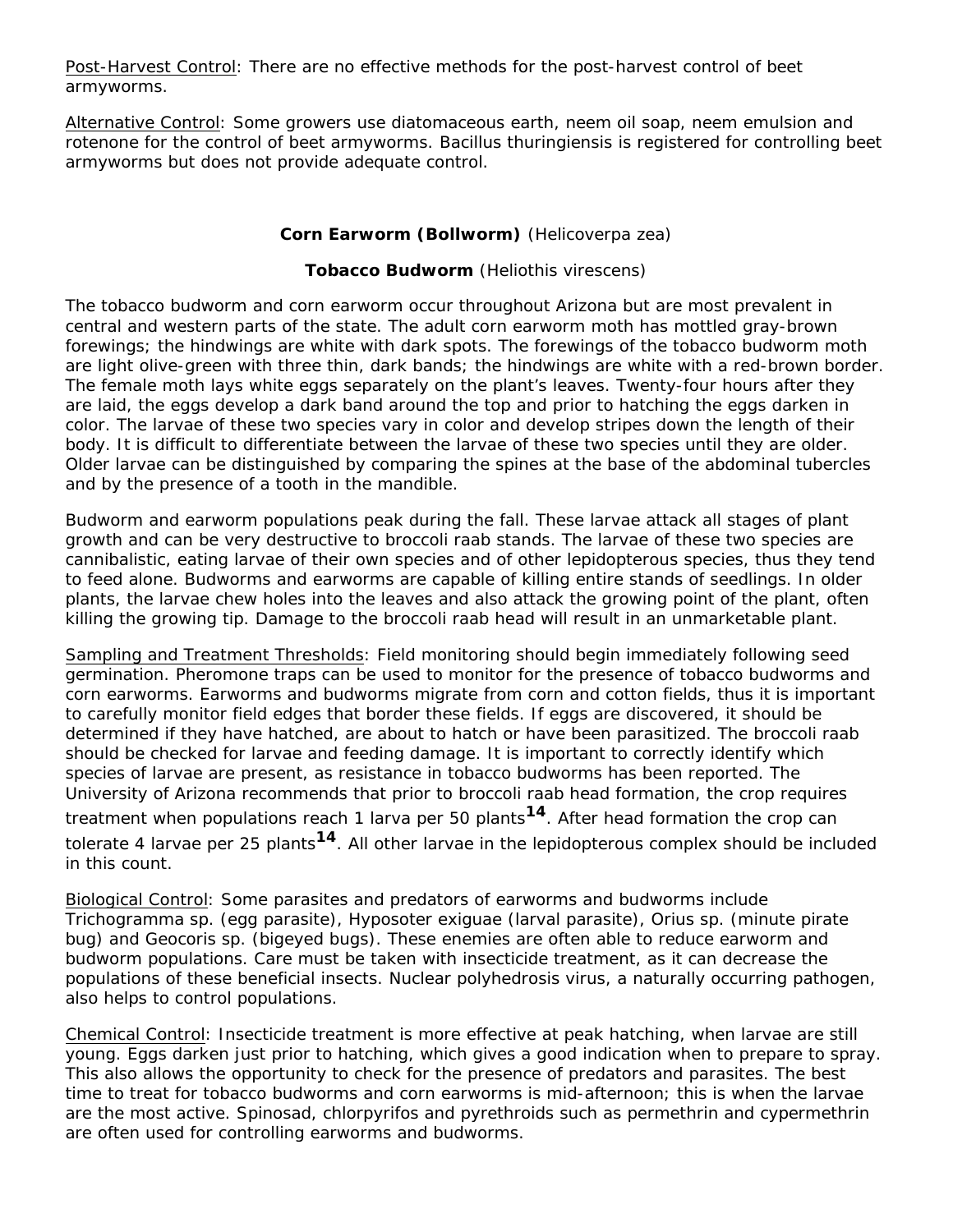Cultural Control: Fields that are planted next to cotton fields require close monitoring. Delaying planting until after cotton defoliation will decrease larvae migration into broccoli raab fields, however due to market demands it is not always possible to delay planting. Fields should disked under following harvest to kill any larvae pupating in the soil.

Post-Harvest Control: There are no methods for the post-harvest control of corn earworms or tobacco budworms.

Alternative Control: Methods for the alternative control of budworms and earworms include diatomaceous earth, neem oil soap, neem emulsion and rotenone.

#### **Imported Cabbageworm** (*Pieris rapae*)

The imported cabbageworm is not a common pest in Arizona, but damage caused by this pest has been recorded. The adult cabbageworm moth, called the cabbage butterfly, is white-yellow in color and has black spots on the upper surface of its wings. The female moth lays rocket-shaped eggs on the lower leaf surface. The larvae are green in color with a faint yellow or orange stripe down its back and broken stripes down the sides of its body. The larvae's body is covered with numerous hairs giving the larvae a velvety appearance.

The imported cabbageworm chews large, irregular holes into the leaves. When young plants are attacked, the larvae can stunt or kill the plants. Older plants can tolerate more larvae feeding than the young plants can. The larvae feed for 2 to 3 weeks and then attach themselves to the stem or leaf on the plant or a near by object to pupate. The presence of the larvae and larvae frass within the broccoli raab head and damage to the head or leaves will render the plant unmarketable.

Sampling and Treatment Thresholds: The field should be randomly checked for areas of damaged plants. Cabbage loopers, however, cause the same sort of damage as the cabbageworm. Thus it is important to also check for eggs, larvae and moths to positively identify the larvae species causing the damage. The University of Arizona recommends that prior to head formation, broccoli raab should be treated when there is 1 larva per 50 plants**14**. Once the broccoli raab head has formed, the crop can tolerate 4 larvae per 25 plants**14**. All other larvae in the lepidopterous complex should be included in this count.

Biological Control: There are many natural enemies to the imported cabbageworm including *Pteromalus puparum*, *Apanteles glomeratus*, *Microplitis plutell*a and the tachinid fly (*Voria ruralis*). There are also some viral and bacterial diseases that will attack cabbageworms. Insecticides should be sprayed with caution as they can harm beneficial insects.

Chemical Control: Spinosad, chlorpyrifos and pyrethroids such as permethrin and cypermethrin are often used for controlling imported cabbageworms.

Cultural Control: Weeds growing within the field and surrounding the field can act as hosts to cabbageworms and thus must be controlled. Fields should be plowed after harvest to eliminate any larvae that may be pupating in the soil. Sanitation of equipment is important to prevent the contamination of uninfected fields.

Post-Harvest Control: There are no methods available for the post-harvest control of imported cabbageworms.

Alternative Control: *Bacillus thuringiensis* (Bt) can be used to control cabbageworms and will not harm beneficial predaceous and parasitic insects. Bt is most effective when sprayed on young larvae. One concern when spraying Bt is its tendency to break down when exposed to UV light and heat. Spraying at night will allow for a longer period of efficacy.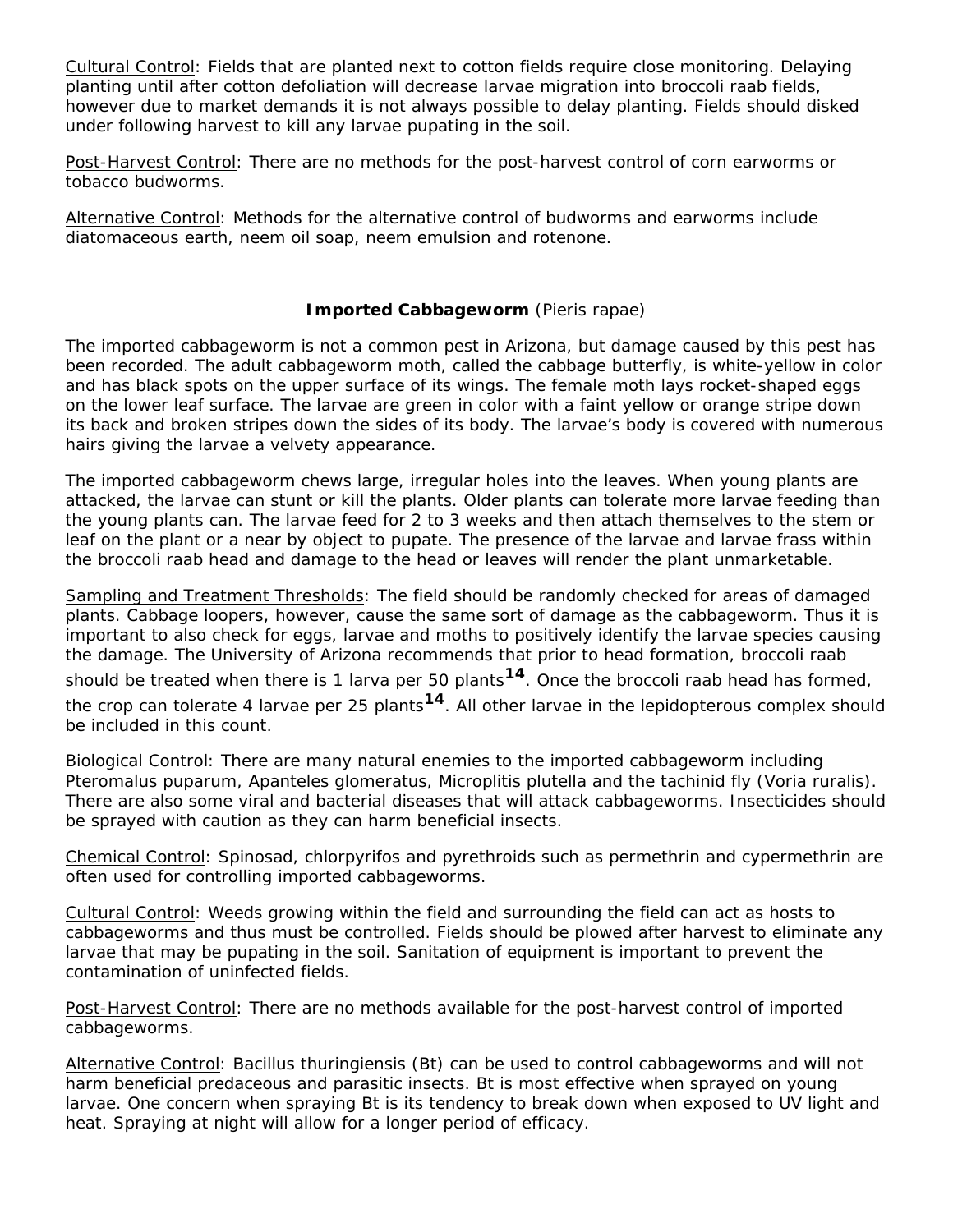**\* There is no available 1080 data on the insecticide use to control Lepidoptera larvae on broccoli raab grown in Arizona in 1999**

#### **Homoptera**

**APHIDS** (syn: "plant lice") **Green Peach Aphid** (*Myzus persicae*) **Potato Aphid** (*Macrosiphum euphorbiae*) **Turnip Aphid** (*Lipaphis erysimim*) **Cabbage Aphid** (*Brevicoryne brassicae*)



There are four different species of aphid that are pests to broccoli raab: green peach aphids, potato aphids, turnip aphids and cabbage aphids. These aphids may or may not have wings. Green peach aphids are light green, red or pink in color. They are found feeding on the lower surface of mature leaves and will quickly colonize younger leaves as the population increases. Potato aphids have a similar appearance to green peach aphids but are larger and form small colonies on the lower surface of new leaves. The cabbage aphid is gray-green and covered with a waxy 'bloom' giving the insect a gray-white appearance. Some refer to this aphid as the 'gray aphid'. Cabbage aphids colonize the young leaves and flowering structures of broccoli raab. Cabbage aphids are the most common species of aphid found on cole crops. The turnip aphid is similar in appearance to the cabbage aphid but is not covered with a waxy 'bloom'. These aphids form small colonies on new leaves.

Aphid populations peak during the months of November and December and again during February and March. Populations consist entirely of asexual reproducing females that produce live young; this allows the population to increase rapidly. When conditions are ideal, aphids have as many as 21 generations in one year. When populations become too large or food is scarce, aphids produce winged offspring that are capable of migrating to new hosts.

The majority of aphid damage occurs during the final heading stage of broccoli raab. Extreme aphid feeding can deplete a plant of enough phloem sap to reduce the plant's vigor or even kill the plant. In addition, as an aphid feeds it excretes phloem sap ("honeydew") onto the plant's surface. This provides an ideal environment for sooty mold infection, which inhibits photosynthesis. Another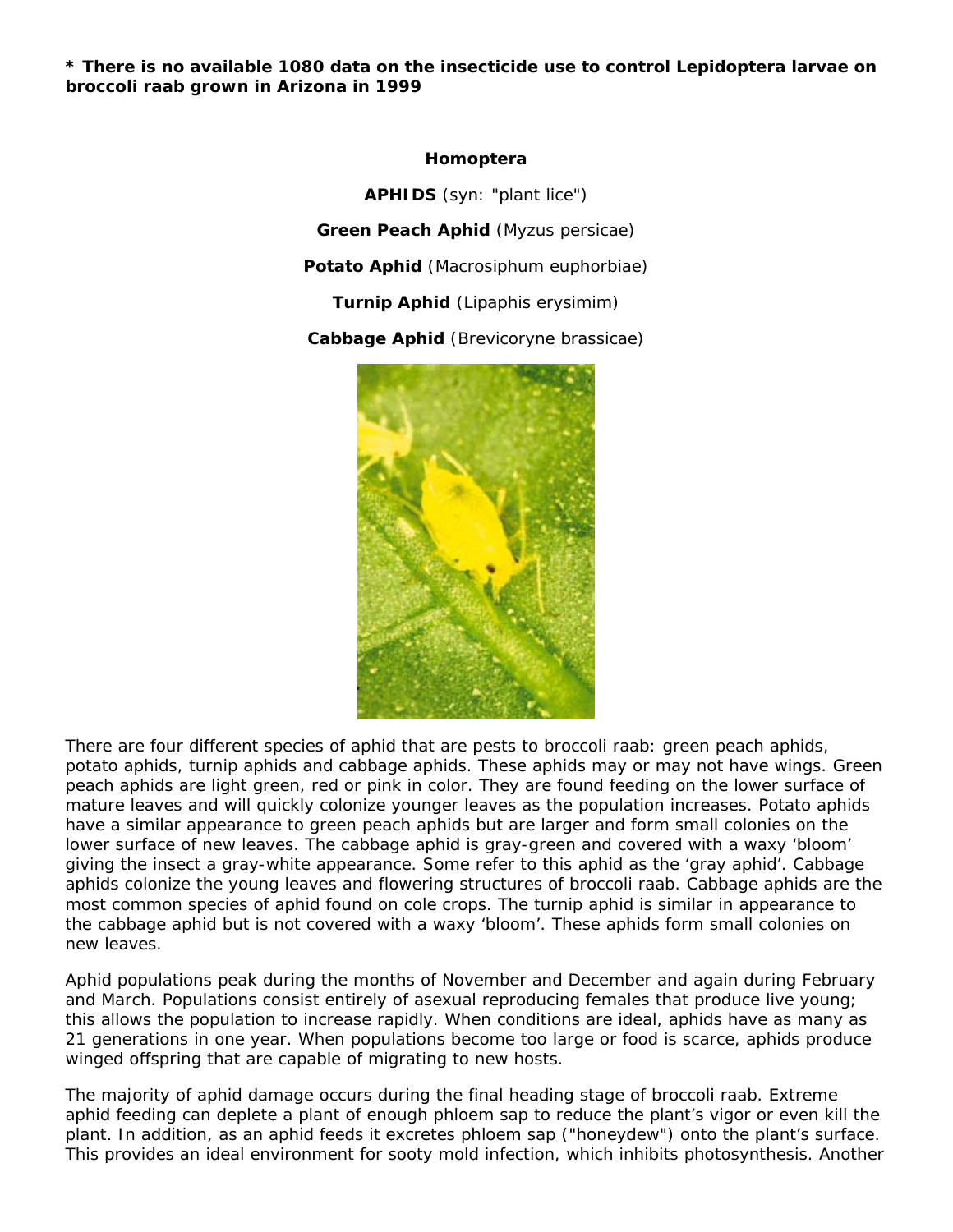concern are the viruses that green peach aphids can transmit such as; alfalfa mosaic virus, lettuce mosaic virus and beet western yellows virus. Aphids are most damaging, however, as a contaminant; their presence in a broccoli raab head will make the head unmarketable. And due to the architecture of broccoli raab, it is possible for aphids to get so deep into the flower head they become difficult to control by spraying.

Sampling and Treatment Thresholds: To control aphid infestations, it is essential to monitor fields frequently and prevent the growth of large populations. These pests migrate into crop fields and reproduce rapidly, quickly infecting a crop. Beginning in January, fields should be monitored no less than twice a week. Yellow waterpan traps are useful for measuring aphid movement into the field. Aphids usually appear first at the upwind field border and those borders that are adjacent to fields of cruciferous weeds and crops. In infested fields, aphids tend to occur in clusters within the field, thus it is important to randomly sample the field. The following is the University of Arizona's recommendations for aphid control; prior to broccoli raab flower head formation treatment should begin when populations reach 1 aphid per 10 plants**14**. After head formation, broccoli raab should be treated when aphid colonization begins**14**.

Biological Control: Parasitoids and predators that attack aphids are available; however, they are usually unable to completely control aphid populations. Lady beetle larvae (syn: ant lions), lacewing larvae, syriphid fly larvae, aphid parasites are some of the insects used to control aphids. These beneficial insects, however, can also become contaminants of broccoli raab heads. Spraying of insecticides should be performed with caution as it can also eliminate beneficial insects.

Chemical Control: A pre-plant application of imidacloprid is the most common method used to control aphids. This insecticide has the added benefit of long-term residual control. However, this prophylactic approach to control is expensive and is applied with the assumption that the crop will receive aphid pressure. Many growers will choose to wait and apply a foliar insecticide. When foliar insecticides are used, the timing of application is critical. Imidacloprid can also be used as a foliar-applied treatment. The initial treatment should occur once aphids begin to migrate into a crop field. To ensure that the harvested broccoli raab is not contaminated with aphids, it might be necessary to use repeated applications. Aphids often hide within the broccoli raab's flower heads making insecticide contact difficult. If aphids only occur at the field borders or in isolated areas, border or spot applications may be sufficient to control populations. Insecticide chemistries should be alternated for good resistance management. Endosulfan, dimethoate and oxydemeton-methyl, two commonly used chemistries for the control of aphids, are not registered for use on broccoli raab grown in Arizona.

Cultural Control: Aphids tend to build up in weeds, particularly cruciferous weeds and sowthistle (*Sonchus asper*), therefore it is important to control weeds in the field and surrounding the field. Fields should be plowed under immediately following harvest, to eliminate any crop refuse that could host aphids.

Post-Harvest Control: There are no methods for the post-harvest control of aphids.

Alternative Control: Some growers use; insecticidal soaps, neem oil soap, neem emulsion, pyrethrins, rotenone dust, plant growth activators, elemental sulfur, garlic spray and diatomaceous earth to control aphid populations.

#### **WHITEFLIES**

**Sweetpotato Whitefly** (*Bemisia tabaci*)

**Silverleaf Whitefly** (*Bemisia argentifolii*)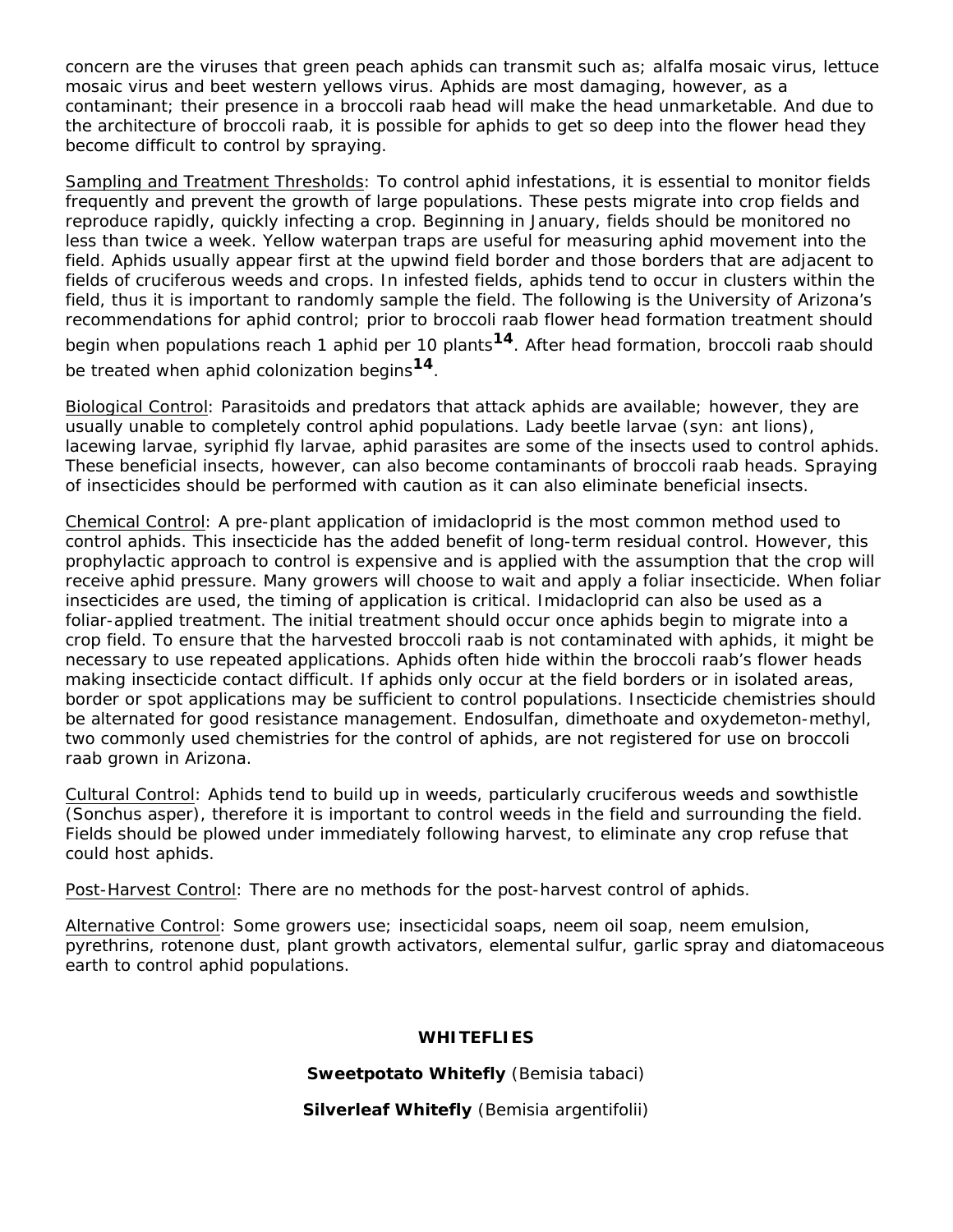

Historically, whiteflies have not been considered a primary pest but have been a concern because of their ability to spread viral pathogens. More recently, whiteflies have become a primary pest feeding on the plant's phloem and are capable of destroying an entire crop.

The adult whitefly is 1/16" in length and has a white powder covering its body and wings. The female whitefly lays small, oval, yellow eggs on the undersurface of young leaves. The eggs darken in color prior to hatching. The immature whitefly (nymph) travels about the plant until it finds a desirable minor vein to feed from. The nymph does not move from this vein until it is ready to pupate. Whiteflies can have numerous generations in one year.

Whitefly infestations are generally the heaviest during the fall. Usually broccoli raab is planted after the peak of whitefly populations, thus whitefly pressure is normally low. Colonization of the crop can begin immediately following germination, beginning with whiteflies feeding on the cotyledons. Whiteflies migrate from cotton, melon and squash fields, as well as, from weed hosts. Broccoli raab planted downwind from these plants is particularly susceptible. Whitefly feeding removes essential salts, vitamins and amino acids required by the broccoli raab plant for proper growth. This feeding results in; reduced plant vigor, decreased head size and can delay harvest if not controlled at an early stage. As with aphids, the phloem sap that whiteflies excrete onto the broccoli raab's surface creates an ideal environment for sooty mold infection. Whiteflies can be a contaminant in harvested broccoli raab head, making it unmarketable. Still a concern is the whitefly's ability to transmit viruses.

Sampling and Treatment Thresholds: The best way to prevent a whitefly infestation is to inhibit initial colonization. Whitefly counts should be performed early in the morning when the insects are the least active. Once whiteflies become active they are difficult to count. During the mid-morning, fields should be monitored for swarms of migrating whiteflies. According to University of Arizona guidelines, if a soil-applied insecticide is not used, crops should be treated when populations reach 5 adults per leaf**14**.

Biological Control: Parasitoid wasps (*Eretmocerus* sp.) can be used to control whitefly populations, however they only parasitize immature whiteflies. Lacewing larvae and ladybug larvae (syn: ant lions) are also used for the control of whiteflies. These insects are very sensitive to pyrethroids and other insecticides, thus it is important to determine the severity of pest pressure and the activity of beneficial insects before spraying.

Chemical Control: If the crop is planted in August or September when populations are at their greatest a soil-applied prophylactic insecticide, such as imidacloprid, is often applied. If broccoli raab is planted after whitefly populations have declined, foliar-applied insecticides can be used as necessary. Imidacloprid and dimethoate are the most commonly used foliar insecticides. When spraying it is important to achieve complete crop coverage, this will provide the best control of whiteflies. There is a strong dependence on imidacloprid to control whiteflies; this creates concerns of product resistance. As well, whitefly resistance to organophosphates and pyrethroids has been noted in the past, thus resistance management is important. Endosulfan, dimethoate and oxydemeton-methyl, two commonly used chemistries for the control of aphids, are not registered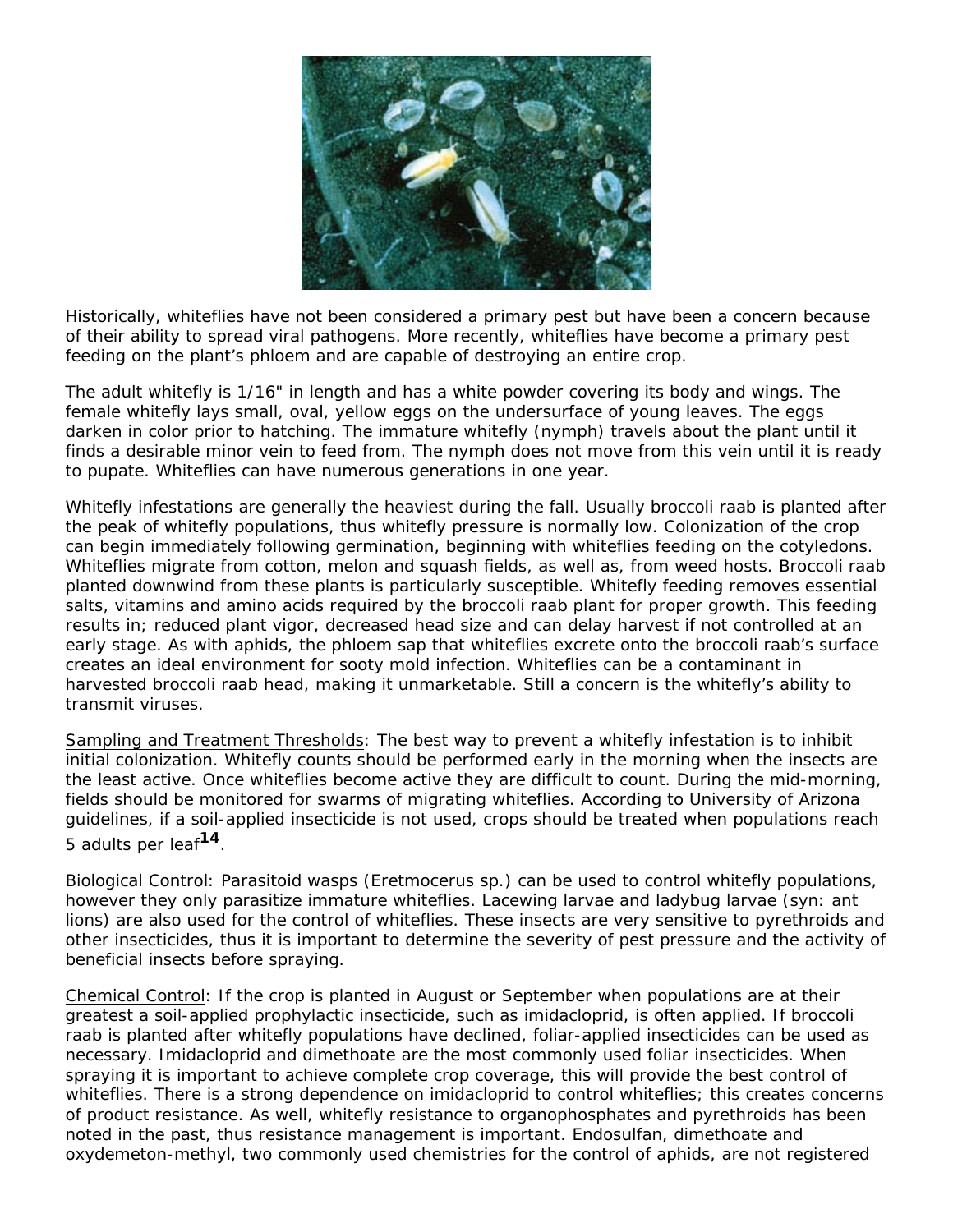for use on broccoli raab grown in Arizona.

Cultural Control: Whitefly populations are most active in early September and tend to migrate from defoliated and harvested cotton. Delaying planting until populations have begun to decrease and temperatures are lower will help decrease whitefly infestations. However, delaying planting is not always a feasible option. Whiteflies build up in weeds, especially cheeseweed (*Malva parviflora*), thus it is important to control weeds in the field and surrounding the field. Crop debris should be plowed under immediately following harvest to prevent whitefly build up and migration to other fields.

Post-Harvest Control: There are no methods for the post-harvest control of whiteflies.

Alternative Control: Some growers use; neem oil soap, neem emulsion, pyrethrins, insecticidal soaps, rotenone, elemental sulfur, garlic spray and diatomaceous earth to control whiteflies.

#### **Thysanoptera**

#### **THRIPS**

#### **Western Flower Thrips** (*Frankliniella occidentalis)*

#### **Onion Thrips** (*Thrips tabaci*)

Thrips are present all year, but their populations increase in the early fall and late spring. Thrips spread from mustard, alfalfa, onion and wheat fields, surrounding weedy areas and unirrigated pastures.

Thrips species are small (1/20-1/25 in.), slender and pale yellow-brown in color. The two species are similar in appearance, which can make it difficult to distinguish between them. It is important, however, to identify which species of thrips is present because western flower thrips are more difficult to control. Consulting a specialist is best if one is unsure. Female thrips lay small, white, bean-shaped eggs within the plant tissue. The hatched nymphs are similar in appearance to the adults, but smaller in size and lack wings. Thrips will pupate in the soil, or leaf litter, below the plant.

Thrips feeding wrinkles and deforms leaves, damages heads and stunts growth. Feeding can also cause brown scaring. Extreme damage causes leaves to dry and fall off the plant. Black dust (thrips feces) on the leaves distinguishes this damage from windburn or sand burn. In Arizona, however, thrips are generally not a big threat to broccoli raab. Thrips present in harvested broccoli raab are considered a contaminant.

Sampling and Treatment Thresholds: Sticky traps are a good way to monitor for thrips migration into a field. When inspecting for thrips, the folded plant tissue and broccoli raab heads must be carefully examined, as this is where thrips prefer to hide. It is estimated that for every 3 to 5 thrips observed there are three times as many that are undiscovered. The University of Arizona recommends that prior to head formation, broccoli raab should be treated when populations reach 1 thrips per 10 plants**14**. After head formation, the crop should be treated when the population reaches 1 thrips per 25 plants**14**.

Biological Control: Lacewing larvae, ladybug larvae (syn: ant lions) and the minute pirate bug can be used to provide control of thrips. Insecticides must be sprayed with care as they can harm these beneficial insects.

Chemical Control: Treatment should begin when thrips populations are still low and when tissue scarring begins. For more effective control, applications should be made during the afternoon because this is when thrips are the most active. Studies have shown that even the most effective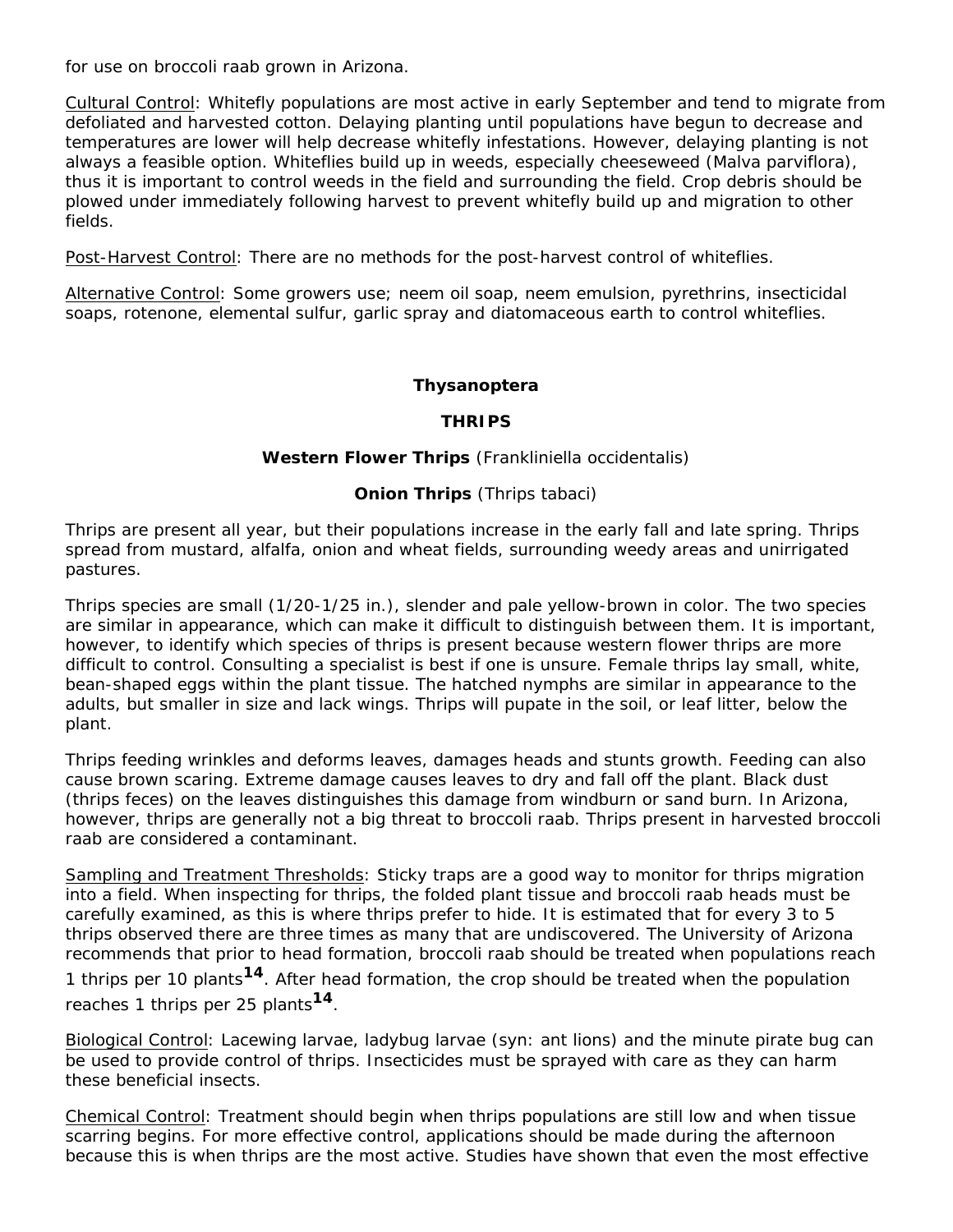insecticides do not decrease thrips populations, they are merely able to maintain the population size. This is important to consider when an application date is being chosen. The number of applications a crop stand requires will vary according to the residual effect of the chemical and the rate of thrips movement into the crop field. The size of the plant and the temperature will also effect the degree of control. The more mature a plant is the more folds and crevices it has for thrips to hide in and avoid insecticide contact.

Pyrethroids such as permethrin and cypermethrin will not control thrips nymphs but will suppress the adults. Pyrethroids should only be used in a tank mix to prevent chemistry tolerance in thrips. Spinosad will provide control for nymphs but not adults. Currently there are no insecticides that provide complete control of thrips. Dimethoate and methomyl are two important thrips chemistries but are not registered for use on broccoli raab grown in Arizona.

Cultural Control: Cultural practices do not effectively control thrips because thrips will rapidly migrate from surrounding vegetation.

Post-Harvest Control: There are no methods for the post-harvest control of thrips.

Alternative Control: Some growers use pyrethrins and elemental sulfur to control thrips.

#### **OTHER CONTAMINANTS (**syn. "Trash Bugs")

#### **False Chinch Bug** (*Nysius raphanus*) (Hemiptera)

**Lygus Bug** (*Lygus hesperus*) (Hemiptera)

#### **Three-cornered alfalfa hopper** (*Sissistilus festinus*) (Homoptera)

#### **Potato Leafhopper** (*Empoasca fabae*) (Homoptera)

The false chinch bug is gray-brown with a narrow, 1/8" long body and protruding eyes. False chinch bugs tend to build up in cruciferous weeds.

The lygus bug varies in color from pale green to yellow-brown with red-brown or black markings. This insect is ¼" long and has a flat back with a triangular marking in the center. These insects are commonly found in cotton, safflower and alfalfa fields, as well as, on weed hosts such as verbena.

The three-cornered alfalfa hopper is approximately a ¼" long with a light-green wedge shaped body. The potato hopper has an elongated body and varies from light green to light brown in color. Both species have well-developed hind legs, allowing them to move quickly. These pests are common in alfalfa and legume fields, as well as, weed hosts. Leafhoppers are not commonly found in broccoli raab fields.

These contaminants normally do not cause direct damage to broccoli raab; they are more of concern as a contaminant of broccoli raab. Populations of these insects often increase when the growing season experiences high rainfall and the desert vegetation and cruciferous weeds flourish. These insects also build up when broccoli raab is planted near alfalfa.

Sampling and Treatment Thresholds: The University of Arizona suggests that before the formation of the broccoli raab head, a stand does not require treatment until populations reach 10 contaminant insects per 50 plants**14**. Once the head is formed, broccoli raab should be treated when populations reach 1 contaminant insect per 25 plants**14**.

Biological Control: There are no methods for the biological control of contaminant insects.

Chemical Control: Since these insects generally do not cause physical damage to broccoli raab, chemical control is not normally required until head formation begins. Growers typically spray, as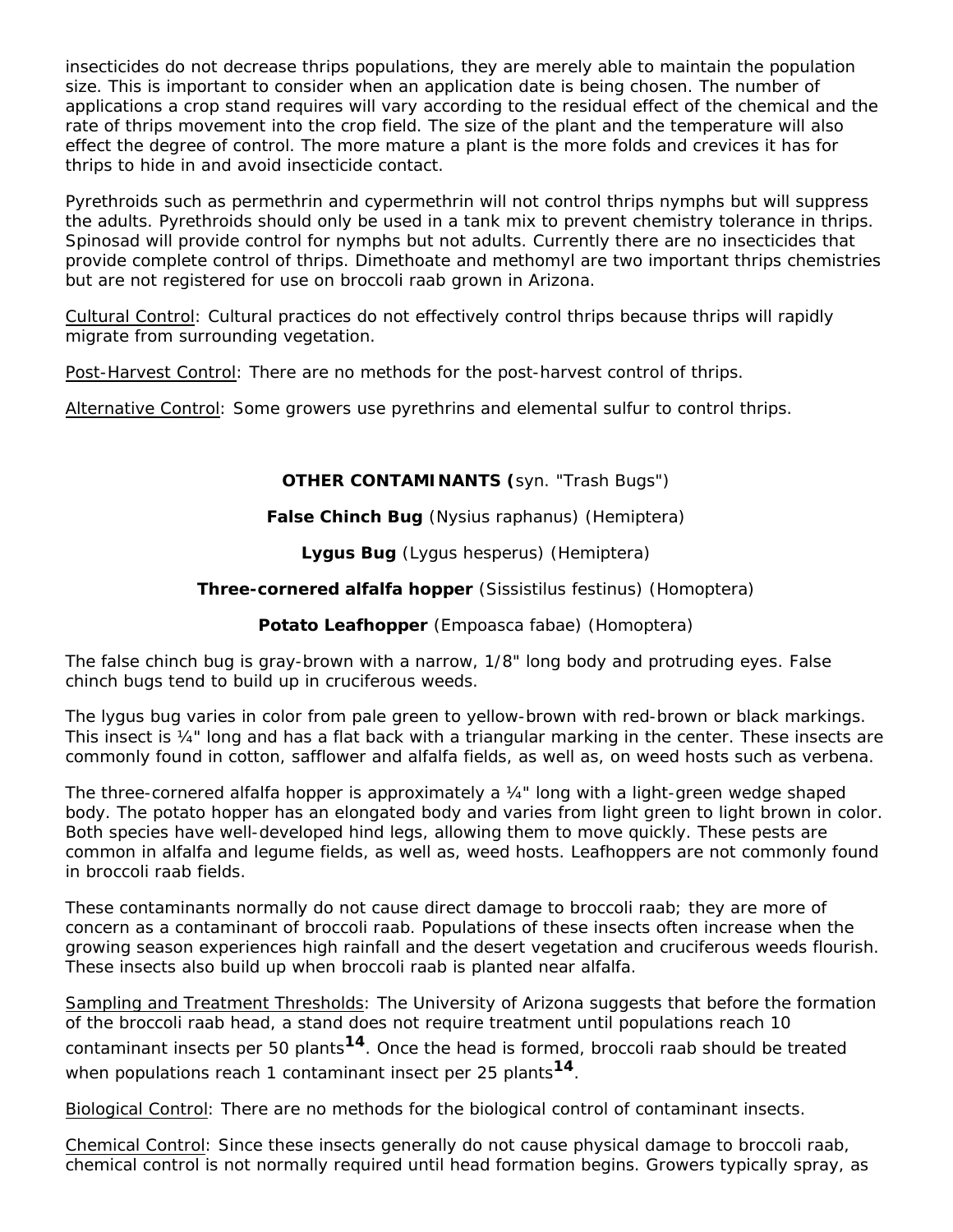close to harvest as possible to ensure the broccoli raab head is not contaminated. Pyrethroids such as permethrin and lambdacyhalothrin are the most commonly used insecticides for controlling contaminant insects in broccoli raab grown in Arizona.

Cultural Control: It is important to control weeds that can harbor contaminants, in the field and surrounding the field. Alfalfa should not be cut until the broccoli raab field has been harvested, this will prevent insect migration into the broccoli raab field.

Post-Harvest Control: There are no methods for the post-harvest control of contaminant insects.

Alternative Control: Some growers use neem oil, garlic spray, rotenone and pyrethrins to control contaminant insects.

#### **\* There is no available 1080 data on the insecticide use on broccoli raab grown in Arizona in 1999**

# **Diseases**

#### **FUNGAL DISEASES**

### **(3, 6, 7, 10, 13, 19, 20, 21, 22, 23, 24, 25)**

#### **Damping-Off** (*Pythium* sp., *Rhizoctonia solani*)

In Arizona, damping-off is occasionally observed in broccoli raab fields. Damping-off is a soilborne fungus that attacks germinated seedlings that have not yet emerged or have just emerged. Cool, wet weather promotes infection by most *Pythium* species, where as cool to moderate weather promotes *Rhizoctonia* infection. Fields that have poor drainage, compacted soil and/or high green organic matter are the most susceptible to damping-off. The damping-off fungi will not affect plants that have reached the three to four-leaf stage.

Damage usually occurs at soil level, leaving lesions in the stem tissue. The tissue becomes dark and withered, the weak support causes the seedling to collapse and die. *Pythium* can also attack the seedling's roots, causing them to turn brown and rotten. Seedlings that are attacked by *Rhizoctonia* but continue to grow will develop wirestem, which is discussed in detail further on in this document.

Biological Control: *Gliocladium virens* GL-21 is the only biological method available for controlling *Pythium* and *Rhizoctonia* induced damping-off. *G. virens* is a fungus that antagonizes *Pythium* and *Rhizoctonia*. In the greenhouse *G. virens* provides good control of damping-off; in the field the control that *G. virens* provides is variable.

Chemical Control: Metam sodium is a fumigant registered for use on damping off; however, this method is very costly and generally not considered a viable option. Mefenoxam is the only other chemical method available for controlling *Pythium*-induced damping-off. This fungicides work best when used as a preventative treatment, being applied before disease becomes apparent. Usually mefenoxam is applied in a band over the seed row, either pre-plant incorporated or preemergence. There are no registered seed treatments in Arizona for controlling damping-off of broccoli raab. Most growers, however, do not treat for damping-off as this disease is not currently a large threat to broccoli raab in Arizona.

Cultural Control: All residues from the previous crop should be plowed under and completely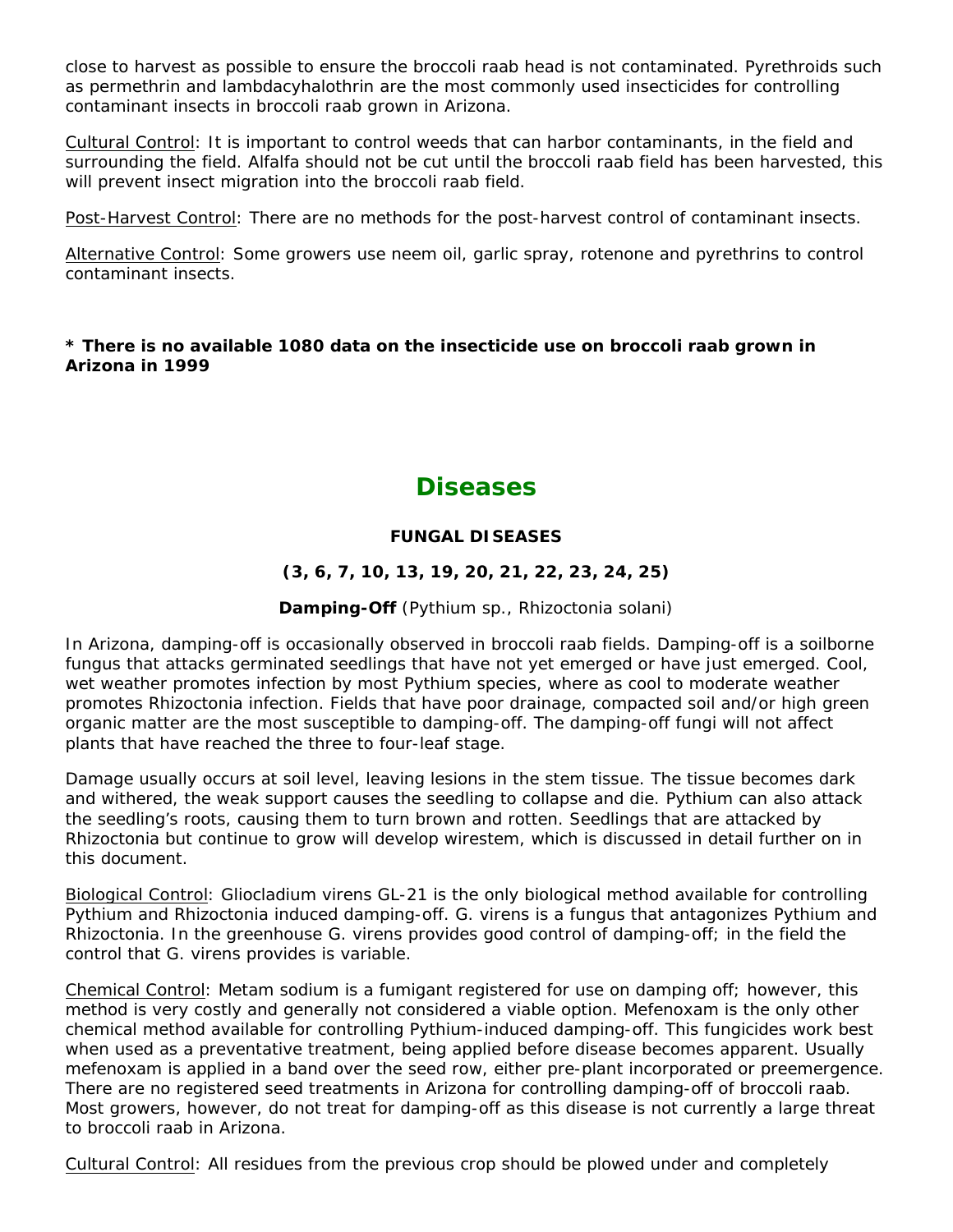decomposed before planting broccoli raab. It is best to plant when the soil is warm, as this will speed germination and allow the crop to quickly reach a resistant stage of growth. Overhead or sprinkler irrigation are the best methods for promoting rapid germination. It is very important to manage water application and avoid over saturating the field. Fields should be properly drained and low spots should be eliminated to avoid water accumulation. When directly seeding it is important not to plant too deep as this will slow emergence, increasing the seedling's susceptibility to damping-off. If transplants are used they should be inspected for healthy, white roots. It is important to avoid stressing the crop, as this will make it more susceptible to damping-off.

Post-Harvest Control: There are no effective post-harvest measures for the control of damping-off.

Alternative Control: Some growers spread compost on the soil to control pathogens.

#### **Downy Mildew** (*Peronospora parasitica*)

Of the potential fungal diseases, downy mildew poses the largest threat to the production of broccoli raab in Arizona. Downy mildew thrives in mild, humid weather, such as that which is typical of the winter growing season in western Arizona. This weather promotes spore formation and spore dispersal, as well as, plant infection. A wet surface is required for spore germination. *P. parasitica* infects broccoli raab through its leaves and then grows between the leaf's cells. When conditions are favorable, the pathogen can spread rapidly. The fungus also produces resting spores, which can survive in the soil or crop residue until the following season. *P. parasitica* is spread by; wind, rain, infected seed and infected transplants.

Plant infection begins with the growth of gray-white fungi on the lower leaf surface. Damage occurs on both leaf surfaces, beginning with chlorotic lesions that later turn purple and eventually brown. Young leaves sometimes dry and drop off, while older leaves generally remain on the plant and develop a papery texture. Downy mildew can decimate large numbers of seedlings. Severe infections of mature broccoli raab can result in decreased photosynthesis, stunted plants and reduced yield. Downy mildew is a systemic disease that results in darkened areas and/or black streaks in the stem and floral tissue. This damage to the stem and head, leaves the plant susceptible to secondary infections. If damage only occurs on the leaves of broccoli raab the losses are less severe as the leaves are not part of the consumable crop. Any damage to the broccoli raab head and stem, however, results in an unmarketable product.

Biological Control: There are no biological methods for controlling downy mildew.

Chemical Control: Fosetyl-aluminum and phosphoric acid are the only available methods for the chemical control of downy mildew. Downy mildew is best controlled when treatment is used as a preventative measure, rather than waiting for the onset of disease symptoms. If there is heavy rain and/or mild temperatures, one can anticipate downy mildew. If environmental conditions remain favorable for disease development, multiple applications may be required. It is important to alternate fungicides or apply fungicide mixtures to ensure proper resistance management.

Cultural Control: Cruciferous weeds that can act as a host for downy mildew must be controlled. It is important to rotate to a non-cole crop the subsequent year. Overhead irrigation should be avoided, as this aids in the spread of *P. parasitica*. Fields should be plowed under following harvest to promote the decomposition of infected plant debris.

Post-Harvest Control: There are no methods for the post-harvest control of downy mildew.

Alternative Control: Some growers use milk and hydrogen peroxide to control downy mildew. Neem oil is also registered for the control of downy mildew. Spreading compost on the soil is sometimes used for the control pathogens.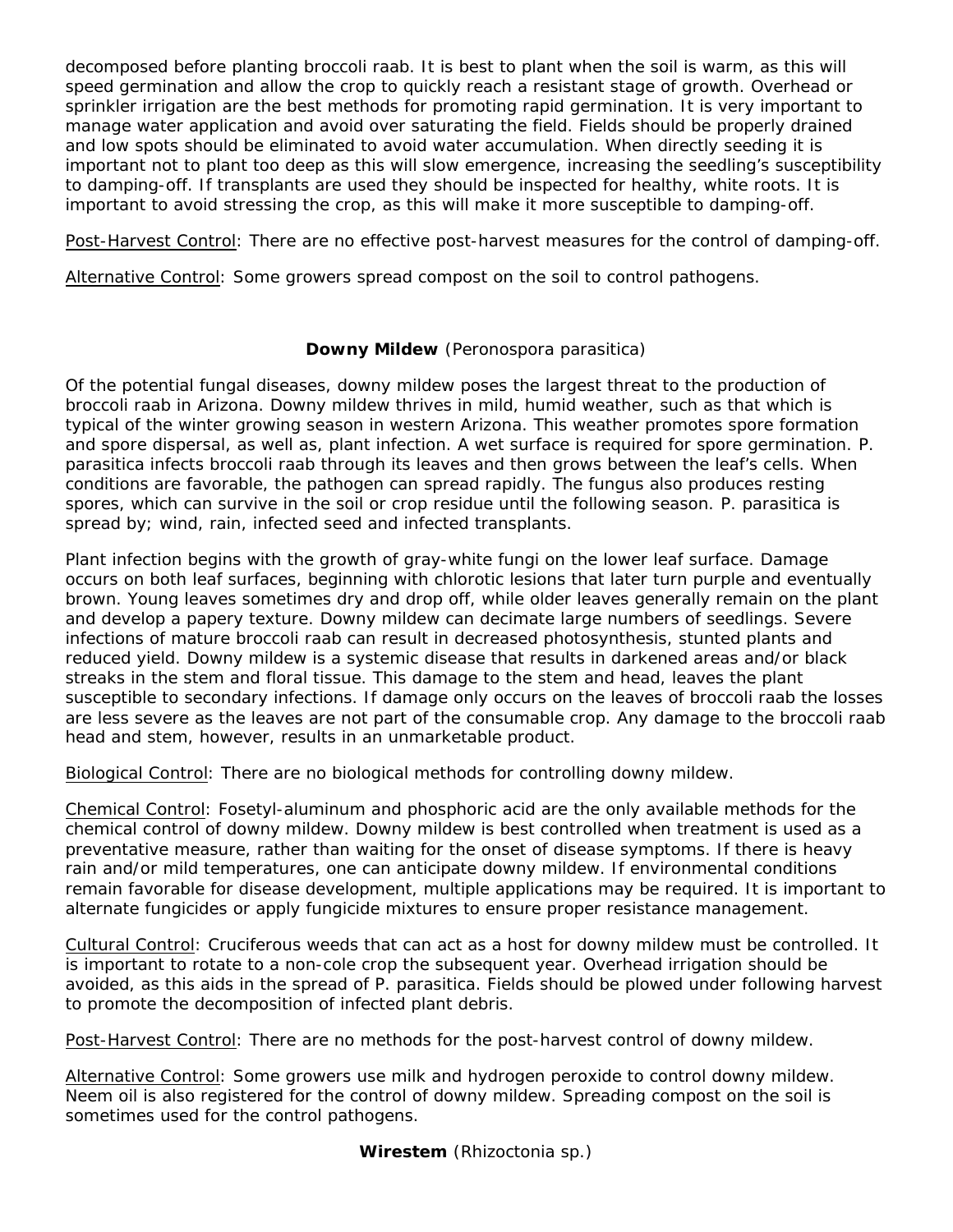Wirestem is occasionally observed in Arizona broccoli raab fields. Rhizoctonia attacks seedlings and young plants. As described previously, newly germinated seedlings infected by *Rhizoctonia* will display damping-off symptoms

Infection begins on the broccoli raab stem near the soil level. The fungus enters the plant and infects the primary cortex of the stem. The initial sign of infection is a constricted site on the stem. This area can range from a small pinpoint spot or can be up to an inch in length. Eventually the broccoli raab plant, without breaking, will collapse under its own weight becoming bent and twisted, hence the name 'wirestem'.

Biological Control: There are no available methods for the biological control of *Rhizoctonia*.

Chemical Control: Metam sodium and metam-potassium are fumigants registered for use on *Rhizoctonia*; however, these methods are a very costly method of control and generally not considered a viable option. There are no other chemistries registered in Arizona to control wirestem.

Cultural Control: Cole crops should not be planted more frequently than once every four years, this will reduce disease carryover between cropping seasons.

Post-Harvest Control: There are no available methods for the post-harvest control of wirestem.

Alternative Control: Some growers spread compost on the soil to control pathogens.

#### **BACTERIAL DISEASES**

#### **(3, 6, 7, 10, 13, 19, 20, 21, 22, 23, 24)**

#### **Black Rot** (*Xanthomonas campestris*)

Black rot is occasionally observed in Arizona broccoli raab fields. This bacterium normally only occurs when the weather is warm and humid; however, it can be introduced into Arizona crops from infected seed or transplants. Animals and humans can also spread *Xanthomonas*. The bacterium spreads rapidly when there is unusually high rainfall or if overhead irrigation is used. *X. campestris* enters the plant through the leaf margin or insect wounds.

The initial symptoms of black rot are yellow-orange v-shaped lesions that occur along the leaf margins. As the disease progresses, these lesions dry out and the leaves are shed from the plant. Black rot damages the plant's vascular system, giving it characteristic black veins. This disease can become systemic, in which case these black veins are also be observed in the main stem. Black rot is sometimes deceiving by not expressing symptoms in cool temperatures, rather only developing small, brown spots that resemble symptoms of other bacterial diseases. Prolonged infection can cause plant stunting, wilting and even death of plants. *X. campestris* survives in crop debris, infected weeds and infected seed.

Biological Control: There are no available methods for the biological control of black rot.

Chemical Control: There are no chemistries registered in Arizona for the control of *Xanthomonas campestris*

Cultural Control: Planting only seed and transplants that are certified to be disease-free will help reduce the risk of black rot. If the seed is infected, it can be treated with hot water, which will reduce infection but also reduces the germination percentage of the seed. Cole crops should not be planted in the same field more than once every four years; this reduces the risk of disease carryover between crops. As well, it is important to control weeds, especially cruciferous weeds, and volunteer plants that can act as hosts for black rot. One must be careful when clipping or mowing transplants before planting as this will spread the pathogen. Irrigation should be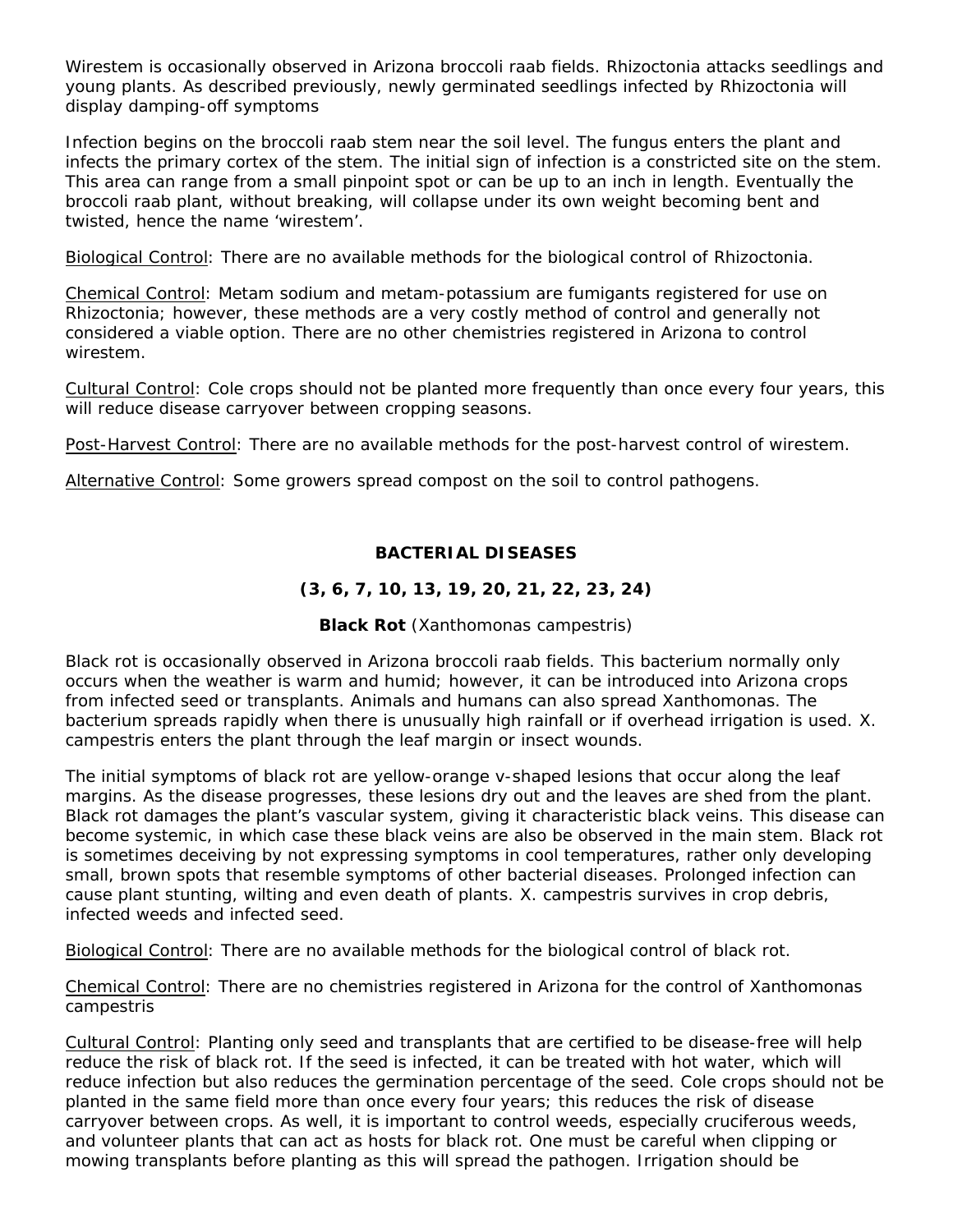performed with care, to avoid over watering the crop. Fields should be deeply plowed after harvest to kill bacterium and speed the decay of plant debris.

Post-Harvest Control: There are no methods for the post-harvest control of black rot.

Alternative Control: Some growers spread compost on the soil to control pathogens.

#### **Bacterial Soft Rot** (*Erwinia* sp.)

In Arizona bacterial soft rot is occasionally reported to occur on broccoli raab. Bacterial soft rot does occur in the field, but is more common during post-harvest storage. Infection often occurs on broccoli raab that is stored at warm temperatures, or if heat is allowed to accumulate in the storage containers. This disease is capable of destroying an entire lot of broccoli raab.

Open wounds on the plant provide an entry for the bacterium. A plant that was infected with downy mildew or black rot or that was damaged by freezing or insects is particularly susceptible to bacterial soft rot. The architecture of the broccoli raab head also contributes to bacterial infection. The crevices formed by the immature flower buds are capable of holding water, creating an ideal environment for bacterial growth. The initial sign of infection is water soaked spots on the plant. Once inside broccoli raab the bacterium spreads rapidly. The bacterium dissolves the middle lamella that holds cells together and causes the inner contents of the cell to shrink. The infected portions of the plant develop a brown color and the wet rot is accompanied by a foul odor.

*Erwinia* is spread by; machinery, insects, rain, irrigation and humans.

Biological Control: There are no available methods for the biological control of bacterial soft rot.

Chemical Control: There are no methods for the direct chemical control of *Erwinia*; however, insecticides can help control the insects that damage broccoli raab leaving it susceptible to bacterial infection.

Cultural Control: Crops should be cultivated carefully, to prevent damage to the plant that could provide an entry way for bacterial infection. It is important to control weeds in and around the field that could act as a host to *Erwinia*.

Post-Harvest Control: Broccoli raab should be handled carefully to avoid bruising and wounding that will leave the plant susceptible to infection. Plants must be thoroughly cleaned with a chlorine wash and stored at a low temperature, typically 40 °F. It is important to keep the storage facility free of soft rot bacteria by immediately destroying any infected plants and maintaining a clean facility.

Alternative Control: Some growers spread compost on the soil to control pathogens. There are no alternative control methods that can be utilized during post-harvest storage.

#### **\* There is no available 1080 data on the fungicide use on broccoli raab grown in Arizona in 1999**

#### **VIRAL DISEASES**

#### **(10, 25, 26)**

Generally speaking, viral diseases are not a common occurrence in cole crops grown during Arizona's winters. Cauliflower mosaic and turnip mosaic viruses can occur in broccoli raab stands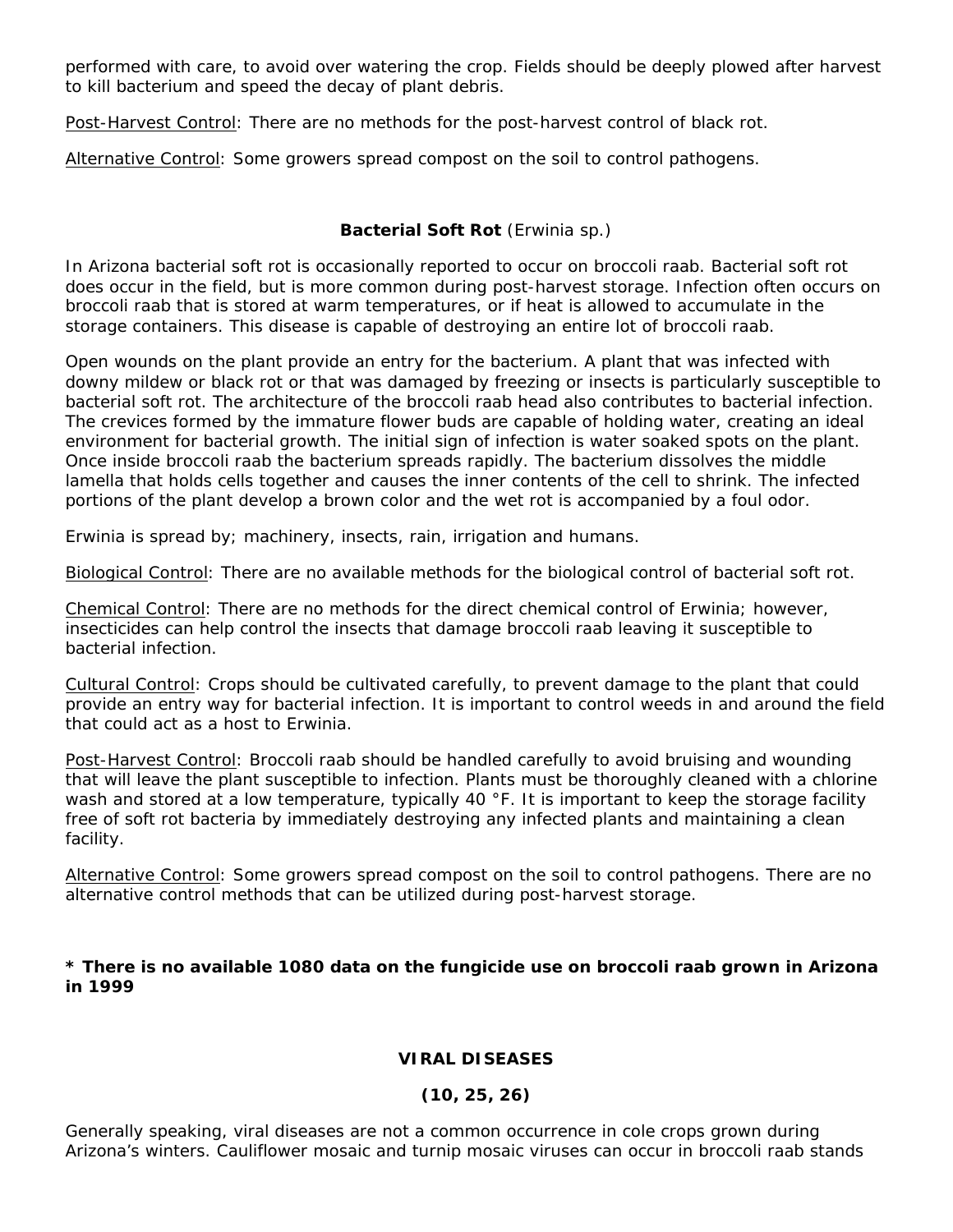but their occurrences are rare and usually do not have a economic impact on the crop. These viral diseases may cause the broccoli raab's leaves to develop a yellow/light green/dark green mottled appearance. Necrotic areas can also develop. When infection is severe and occurs early in plant development, it can decrease plant vigor. Green peach aphids and whiteflies are both capable of transmitting viral diseases.

Biological Control: There are no biological control methods for directly controlling viruses, however biological methods can be utilized to control virus vectors e.g. aphids and whiteflies. Controlling virus vectors, however, is not very effective in controlling virus transmissions because it only requires a few vectors to spread viral diseases.

Chemical Control: Viruses cannot be chemically controlled. The insects that spread viruses, however, can be controlled e.g. aphids, whiteflies. This method of virus control, however, is inefficient because it only requires a few insects to spread viral disease.

Cultural Control: Only planting disease-free seed and resistant cultivars will help control viral infections. Controlling weeds that can serve as hosts for viral diseases is crucial. It is also important to avoid stressing the plant, i.e.) supply an adequate amount of water and fertilization. All plant residues should be plowed into the soil and promote their decomposition.

Post-Harvest Control: There are no available methods for the post-harvest control of viruses.

Alternative Control: There are no available methods for the alternative control of viruses.

#### **ABIOTIC DISEASES**

#### **(10)**

There are a number of abiotic diseases that broccoli raab can suffer from that affect the crop yield and often have symptoms similar to those caused by pathogens or insect pests.

Hollow stem is related to rapid growth. High temperatures combined with high levels of nitrogen, large stem diameters, wide plant spacing and boron deficiencies cause broccoli raab to grow quickly. This disease causes the inner tissue of the stem, the pith, to crack and collapse often leaving the inner stem hollow. When hollow stem is caused by a boron deficiency, the cracked tissue is also dark in color. The best way to avoid hollow stem is to maintain an adequate nutrient availability and prevent rapid stem growth.

Although broccoli raab is relatively tolerant of cold temperatures, cold temperatures can damage the head of the broccoli raab. The damage that occurs can leave the plant susceptible to secondary infections, such as bacterial soft rot.

Strong winds that carry sand can abrade the leaves and make them susceptible to secondary infections. When the leaves heal, they become thickened and discolored. These symptoms can be misidentified as pathogen injury. Wind can also severely damage seedlings, pinching the stem and collapsing the plants.

High salt concentrations in the soil can be injurious to broccoli raab. Symptoms include; stunted plants, thickened dark leaves, yellowing or burning of the leaf margin and orange, rough roots. Salt can also inhibit seed germination.

Nutrient deficiencies will cause stunted plants, chlorosis and leaf spotting. Nitrogen, phosphorus and molybdenum are the most common element deficiencies to cause injury. Soil and plant tissue should be sampled regularly to determine if deficiencies are present. It is usually not possible, however, to replenish an element after the stand is established.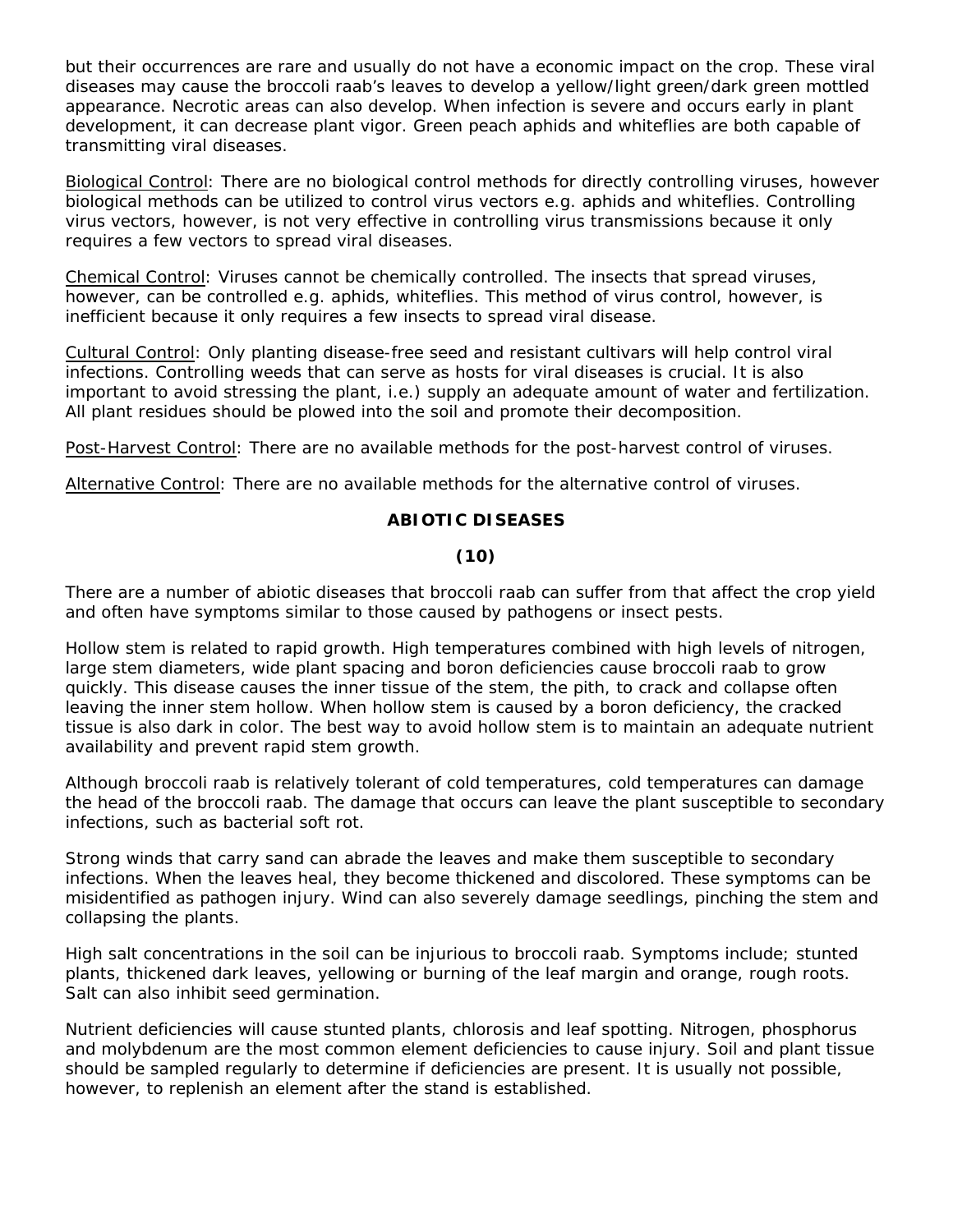### **Nematodes**

(Various species)

#### **(10, 11, 13, 27)**

Nematodes are not a major pest of broccoli raab in Arizona. Due to the cool soil temperature, nematodes are relatively inactive during the winter months that vegetable crops are grown. Cool soil temperatures also slows the nematode's life cycle. If broccoli raab is grown when weather is warmer nematodes can pose a threat. The root knot nematode's life cycle can be as short as 18 days when conditions are favorable.

The female nematode lays her eggs on the plant and on the soil. Larvae hatch from the eggs and pass through three larval stages before becoming sexually mature adults. The hatched larvae enter the roots, and travel between and through the cells to the differentiating vascular tissue. Nematodes feed through a needle-like stylet that is inserted into the plant cell. Digestive enzymes are secreted, through the stylet, into the cell to predigest the contents. The nematode then sucks out the cell's contents. As the nematode feeds, its salivary secretions cause the enlargement of surrounding cells, creating galls. Nematode damage often results in infection by *Rhizoctonia* and other fungi. Nematode feeding causes stunting, wilting, yield reduction, discoloration of leaves, poor top growth, reduced root system, rotting roots and root galls.

Sampling and Treatment Thresholds: Scouting should begin far enough in advance of planting to allow a pre-plant treatment if an infestation is discovered. When scouting for nematodes one should examine the roots and look for; gelatinous masses of eggs exuding from smaller roots and galls. Galls should be cut open and investigated for the presence of eggs, larvae and adult nematodes. Nematode infestations will often occur in isolated areas within the field. Areas where plants show symptoms should be specifically checked but random sampling should also be performed. The threshold at which a field should be treated is undetermined: however, when populations occur in soils that are sandy, sandy loam, loamy sand, or when populations are large the field should be treated. If infestations are in localized areas, spot fumigation can be used to reduce cost.

Biological Control: Some growers use *Stienernema carpocapsae*, a species of parasitic nematode, to decrease nematode pest populations. This species of nematode does not directly attack root knot nematodes but does compete with them. Some growers have had success decreasing nematode populations with this method, but the results are inconsistent. *Myrothecium verrucaria* has also been used with some success. *M. verrucaria* can be applied pre-plant, at planting or post-planting, but should not be applied directly to the foliage and must be incorporated.

Chemical Control: Chemical applications to a field are incapable of eradicating a nematode population; they will only reduce the population. Nematodes, however, are rarely a large enough threat in broccoli raab fields to warrant the expense of a chemical treatment. If a field is treated, fumigants are commonly used to treat for nematodes. The soil, however, must be properly prepared by plowing under all crop residues and allowing it to completely decompose. Decomposition can take as long as a month, but additional plowing or disking will speed decay. If this is not done prior to fumigation, the fumigant can not properly penetrate the debris and large soil clods and cannot kill the nematodes. The field must be at 50% capacity and the soil temperature should range between 50-80°F for fumigation to be the most successful. The amount of time that must lapse between fumigation and planting varies depending on the product used and the species of nematode present.

1,3 –dichloropropene is a popular choice for nematode control because it is inexpensive and will also control some fungal diseases. This chemical must be used 1 to 2 weeks prior to planting due to its phytotoxicity. Metam-sodium is a fumigant that is also effective at controlling nematode populations and has the added benefit of also controlling some species of weeds and some fungal diseases. Metam-sodium, however, is considerably more expensive than 1,3 –dichloropropene and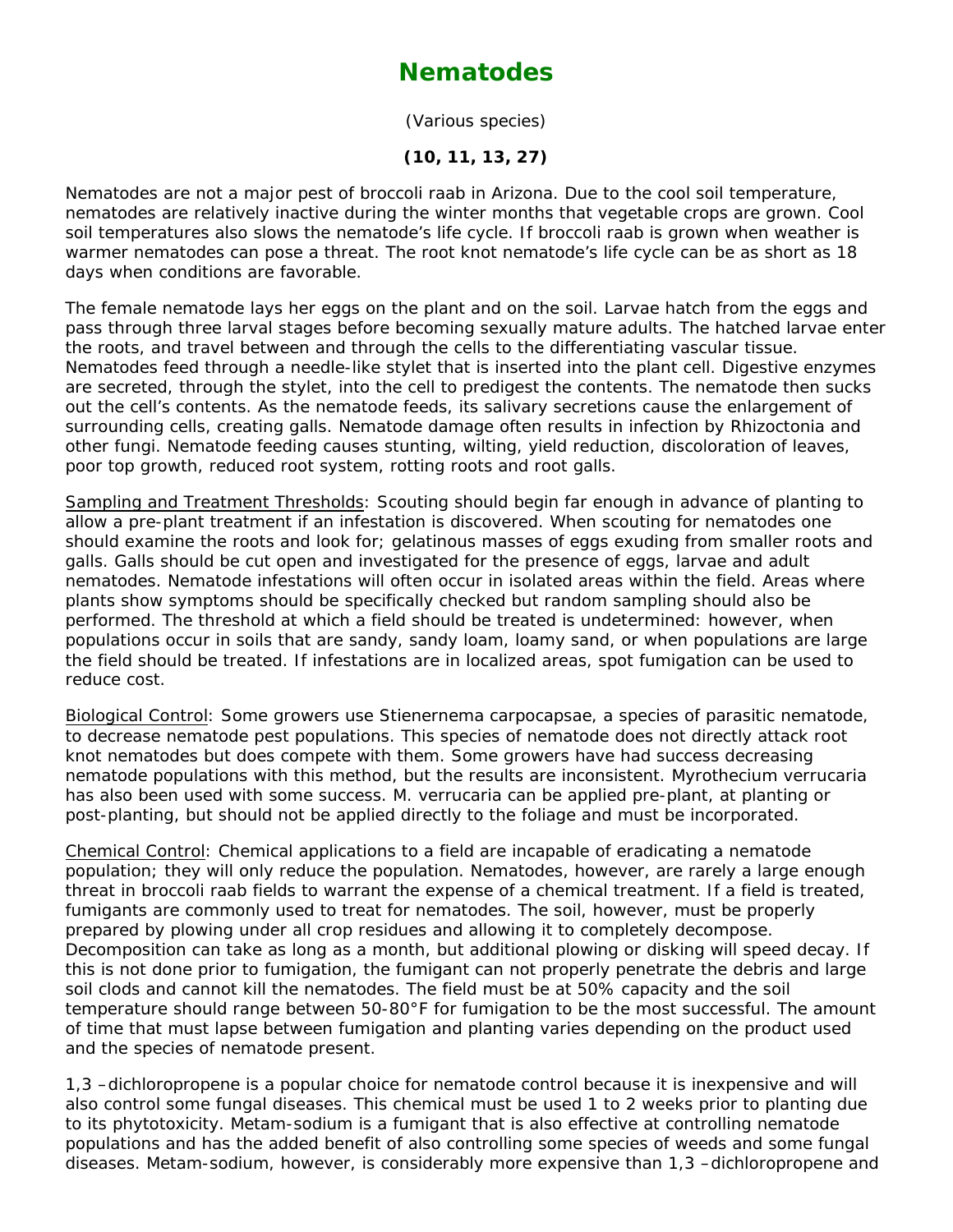is phytotoxic. Tarping is sometimes used when applying metam-sodium to prevent gas escape from the soil.

Cultural Control: Rotation to non-susceptible crops will help reduce nematode populations. It is important when planting a non-susceptible crop to control weeds that can act as a nematode host. Summer fallowing and disking the soil during this fallow period can be used to reduce nematode populations, but it is a costly method of control. Any equipment that is used in an infested field should be carefully cleaned before being used in another field. It is important that the broccoli raab receives the appropriate amount of fertilizer and water to reduce plant stress, thus reducing their susceptibility to nematodes.

Post-Harvest Control: There are no effective methods of post-harvest control of nematodes.

Alternative Control: Chicken manure can be used to control nematode populations. The efficacy of other types of manure is questionable.

### **Vertebrates**

(10, 11, 29)

Birds can be very destructive of crops. Horned larks, blackbirds, starlings, cowbirds, grackles, crowned sparrows, house sparrows and house finches frequently eat planted seeds and seedlings. Frightening devices (visual and acoustical), trapping, poisoned baits and roost control can be used to control birds. Pocket gophers can be destructive to broccoli raab crops by eating and damaging the roots when they dig their burrows. The mounds that gophers produce while digging their burrows can be damaging to agricultural equipment and can disrupt irrigation furrows. Some methods for controlling gophers include controlling food sources (weeds), fumigation, flooding, trapping and poisoning. Ground squirrels are known to damage irrigation ditches and canals as well as feed on broccoli raab seedlings. These pests can be controlled by; fumigation, trapping and poisoning. It is best to poison squirrels in their burrows to prevent the poisoning of predatory birds. There are several species of mice that can be pests of vegetable crops and they can be controlled by weed control, repellents and occasionally with poisoning. Wood rats sometimes pose a threat to the crop and can be controlled by exclusion, repellents, trapping, shooting, toxic baits. Raptors, kestrels and burrowing owls are all helpful for the control of rodent populations. Rabbits that infest fields can cause economic damage. Rabbits can be controlled by habitat manipulation, exclusion, trapping, predators (dogs, coyotes, bobcats, eagles, hawks etc), repellents and poisons. In Arizona, cottontails are classified as a small game species and state laws must be observed to take this species. Jackrabbits are classified as nongame species, but a hunting license or depredation permit is required to take the species. Elk, whitetail deer and mule deer can cause severe grazing damage to vegetable crops. Deer and elk, however, are classified as game species and require special permits to remove them. Fencing can be used for deer control; frightening devices and repellents provide some control. Feral horses and burros also cause damage to broccoli raab, but are protected by Arizona State laws.

### **Weeds**

(3, 10, 11, 13, 24, 28, 29)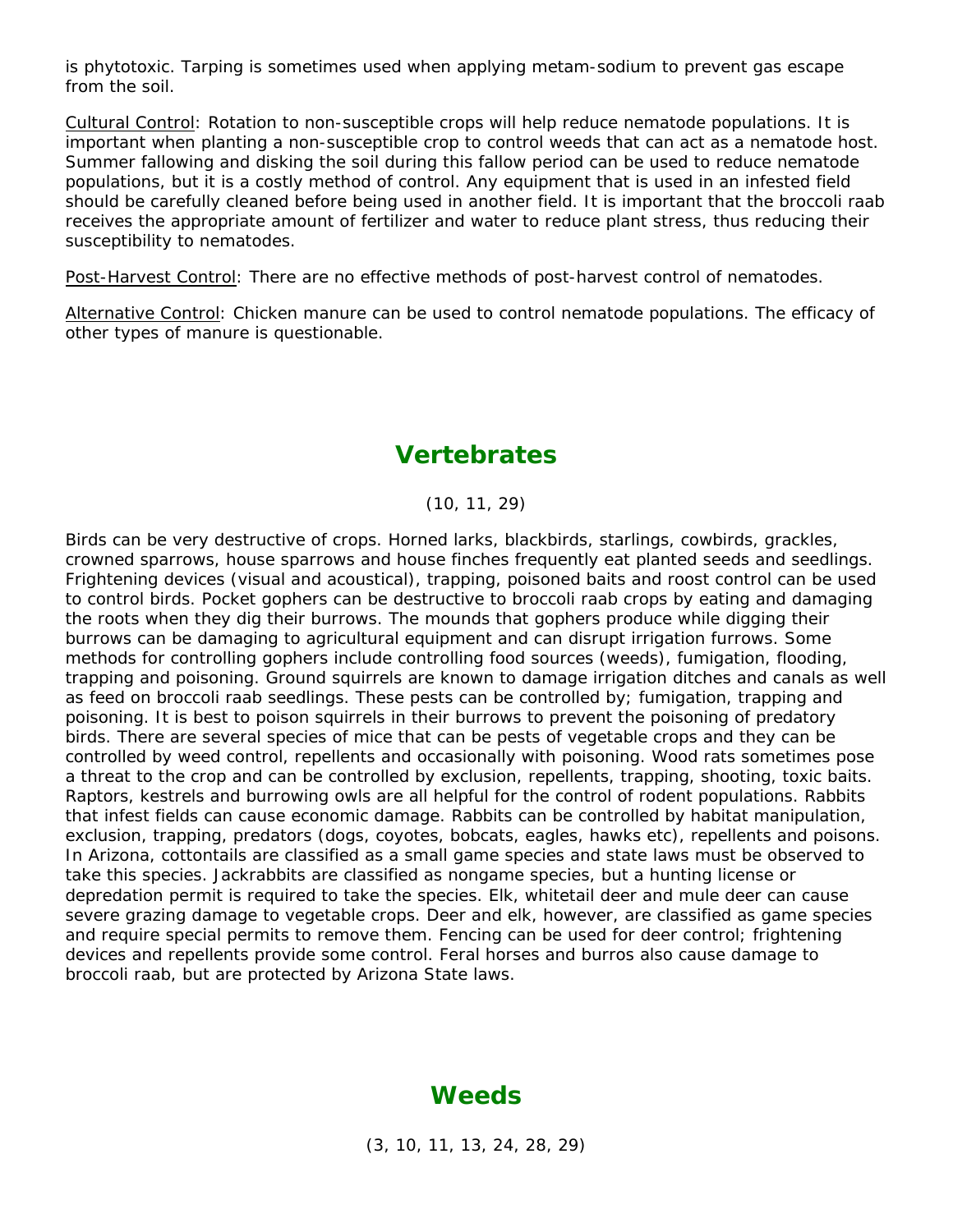Weeds are a threat to the cultivation of any crop. They compete with the crop for sunlight, water and nutrients. Control of weeds, especially cruciferous weeds, is fundamental for pest management. Weeds may host a variety of diseases and pests that can be transmitted to broccoli raab. Weed control is the most important during the first 30 days of plant establishment, after this period broccoli raab is better able to compete with weeds. As well, the canopy created by the broccoli raab stand, shades the underlying soil and inhibits the germination of weed seeds. The planting date can also give broccoli raab the advantage. Fields planted when summer weeds are dying back, but before winter weeds have begun to germinated, have decreased weed competition. It is essential that weeds are destroyed before they flower and produce seed. One plant can produce hundreds or thousands of seeds, depending on the species of weed.

The summer broadleaf weeds found between the months of August and October in Arizona include; pigweed (*Amaranthus* sp.), purslane (*Portulaca oleracea*), lambsquarters (*Chenopodium album*) and groundcherry (*Physalis wrightii*). Common summer grasses include; cupgrass (Eriochloa sp.), barnyardgrass (*Echinochloa crusgalli*), junglerice (*Echinochloa colonum*) and sprangletop (*Leptochloa* sp.). The winter broadleaf weeds commonly found in Arizona between the months of November and March include black mustard (*Brassica nigra*), wild *radish (Raphanus sativus*), shepherdspurse *(Capsella bursa-pastoris*), London rocket (*Sisymbrium i*rio), cheeseweed (*Malva parviflora*), sowthistle (*Sonchus oleraceus*), prickly lettuce (*Lactuca serriola*), knotweed (*Polygonum* sp.), annual yellow sweet clover (*Melilotus indicus)*, lambsquarters (*Chenopodium album*) and nettleleaf goosefoot (*Chenopodium murale*). Common winter grasses include; canarygrass (*Phalaris minor*), annual blue grass (*Poa annua*), wild oats (*Avena fatua*) and wild barley (*Hordeum* sp.).

Sampling and Treatment Thresholds: A yearly record should be kept detailing what weed species are observed in each field. This is important because herbicides usually work best on germinating weeds. To choose the appropriate herbicide, one must know what weeds are present before they have germinated.

Biological Control: There are no effective methods available for the biological control of weeds.

Chemical Control: Chemical control of weeds is difficult as many of the weeds are in the same family as broccoli raab (Brassicaceae). It is challenging to adequately control weeds while ensuring crop safety. It is important to correctly identify the weed species, as different weeds have different chemical tolerances. Most postemergence herbicides do not have a wide range of weed control and are especially poor at controlling cruciferous weeds such as wild mustard and shepherdspurse. Preemergence herbicides are more effective for the control of weeds in a crucifer crop field. Another option is to use a non-selective herbicide such as glyphosate to sanitize the field prior to broccoli raab emergence.

Bensulide are the most commonly used preemergence grass herbicides. Bensulide is usually sprayed behind the planter in a band over the seed row; however, it can also be broadcast spayed. Irrigation is required to activate bensulide; usually sprinkler irrigation is utilized. This herbicide is effective against grass weeds and will also control some small-seeded broadleaf weeds. Oxyfluorfen is an effective preemergence broadleaf herbicide but has little effect on grass weeds. In addition, it can only be used on a fallow field but the plant back restriction is 120 days which makes this option impractical. DCPA will control many of the small-seeded broadleaf and grass weeds. This is a surface applied, preemergence herbicide that requires irrigation to activate the chemical. Sethoxydim is the only available postemergence herbicide. This herbicide can be broadcast sprayed or spot treated. It has good grass control but has no efficacy against broadleaf weeds. Pelargonic acid can be used for spot treatment on postemergence crops.

Herbicides can cause injury to broccoli raab if not applied correctly and carefully. Injury may result from spray drift, residue in the soil from a previous crop, accidental double application to a row, using the wrong herbicide, or using a rate that is too high. Herbicide injury can cause leaf spotting or yellowing that can be misidentified as pathogen injury or nutrient deficiency. Soil, water or plant tissue test can be used to identify herbicide injury.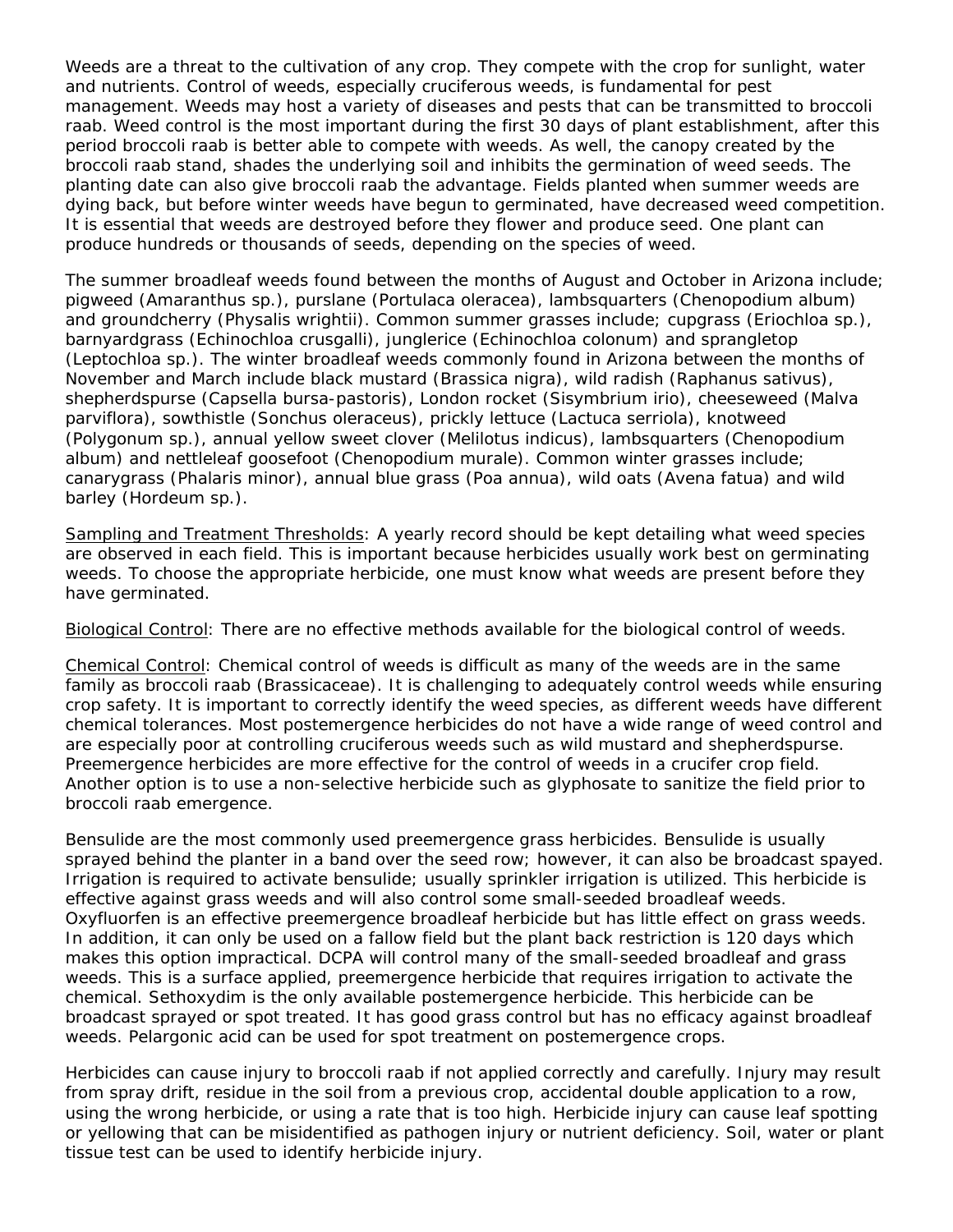Cultural Control: Broccoli raab should be encouraged to grow quickly and establish the stand, which will allow increase the ability of broccoli raab to out compete any weeds present in the field. Precise planting, a regular water supply and appropriate fertilization will help increase the ability of broccoli raab to compete with weeds.

Purchasing seed that is guaranteed to be weed-free will help prevent the introduction of new weed species to a field. It is also important to maintain field sanitation by always cleaning equipment used in one field before it is used in another and ensuring that any manure that is used is weed seed free. Weed seed can also be spread by contaminated irrigation water from canals, reservoirs and sumps. Irrigation ditches, field borders and any other uncropped area should be maintained weed-free. A properly leveled field is important to prevent the build up water in isolated areas, especially when utilizing furrow irrigation. This water build up will promote the germination of weeds that favor wet conditions. The planting date can give broccoli raab an advantage over weeds. Fields have decreased weed competition when summer weeds are declining but before winter weeds begin to germinate; however, due to market demand it is not always possible to delay planting.

Another method to control weeds is to till the field, form beds and irrigate prior to planting. This will encourage the germination of the weed seeds. The field can then be sprayed with a nonselective herbicide or rotary hoed to eliminate the weeds. After the weeds have been destroyed, the broccoli raab is planted. Disking will eliminate germinated weeds but it will also expose new weeds seeds allowing them to germinate.

Cultivation and hoeing can be used to control weeds but should be done with care due to the shallow root system of broccoli raab. Rows and beds must be carefully planted and the cultivation equipment must be carefully aligned.

Rotating to a non-crucifer crop will allow the use of herbicides that are more effective for the control of crucifer weeds. Crop rotation promotes different cultural practices and planting times that will aid in weed control.

Post-Harvest Control: There are no methods for the post-harvest control of weeds.

Alternative Control: There are no alternative methods available for controlling weeds.

#### **\* There is no available 1080 data on the herbicide use on broccoli raab grown in Arizona in 1999**

# **Contacts**

**Judy K. Brown**, Associate Professor Phone: (520) 621-1402, Email jbrown@ag.arizona.edu

**Lin Evans**, Pest Control Advisor Phone: (602) 390-4722, Email: levans4918@aol.com

**Michael E. Matheron**, Plant Pathologist Phone: (520) 726-0458, Email: matheron@ag.arizona.edu

**Jeff Nigh**, Pest Control Advisor Phone: (520) 580-0404, Email bugnigh@aol.com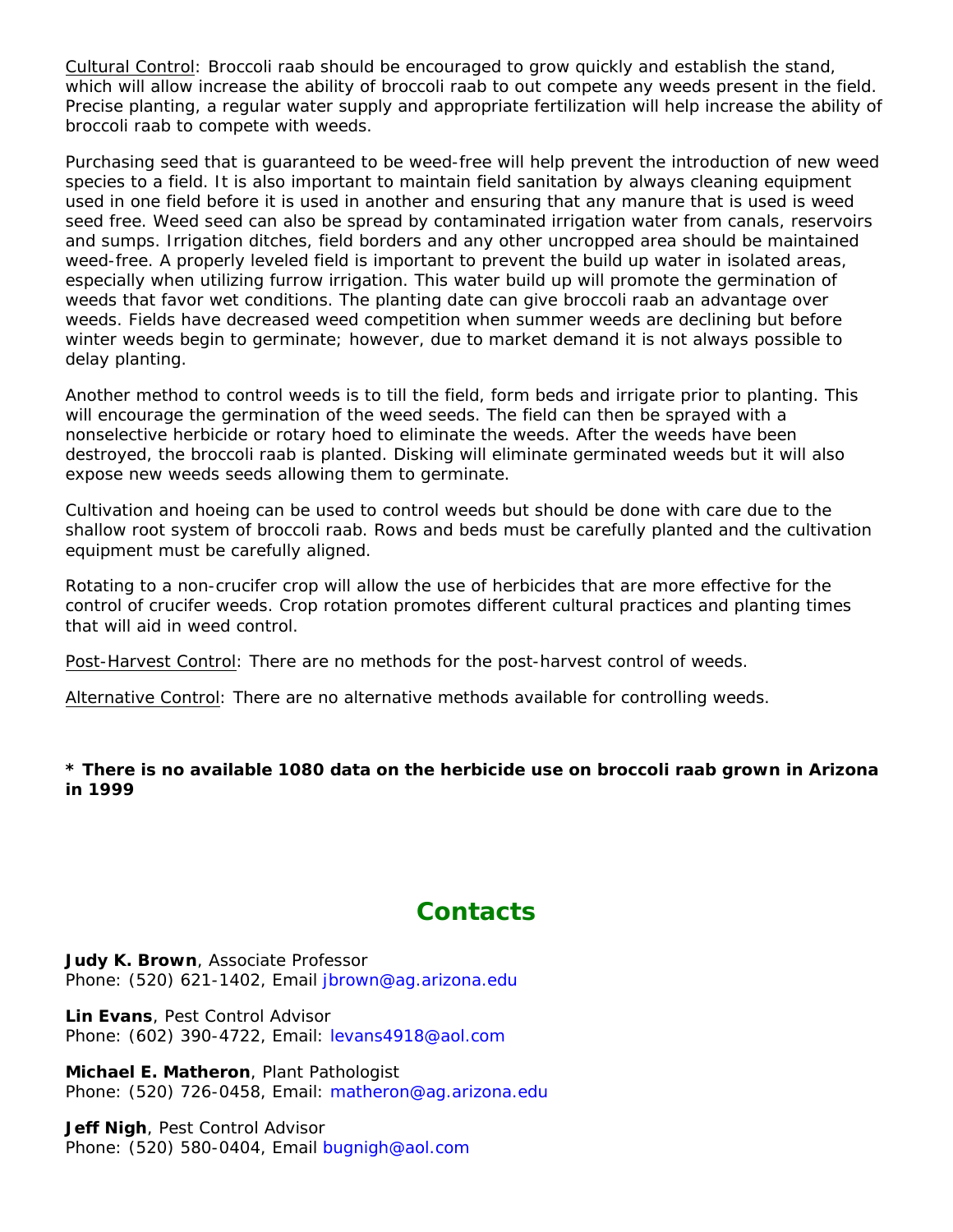**Mary W. Olsen**, Associate Extension Plant Pathologist, Phone: (520) 626-2681, Email molsen@ag.arizona.edu

**John C. Palumbo**, Associate Research Scientist, Entomologist Phone: (520) 782-3836, Email: jpalumbo@ag.arizona.edu

**Kai Umeda**, Area Extension Agent, Vegetable Crops Phone: (602) 470-8086, Email: kumeda@ag.arizona.edu

#### **ACKNOWLEDGMENTS**

**Judy K. Brown**, University of Arizona, Tucson, Arizona. **Mike Didier** Select Seed of Arizona Inc., Yuma, Arizona. **Arnott Duncan** Sunfresh Farms, Goodyear, Arizona. **Lin Evans**, Lin Evans Enterprises Inc., Phoenix, Arizona. **Joe Grencevicz** Arizona Department of Agriculture, Phoenix, Arizona. **Clare Jervis**, Arizona Agriculture Statistics Service, Phoenix, Arizona. **John Kovatch**, Select Seed of Arizona Inc., Yuma, Arizona. **Joel Lehman**, Arizona Agriculture Statistics Service, Phoenix, Arizona. **Shauna Long**, Rousseau Farming Company, Tolleson, Arizona. **Mike Matheron**, University of Arizona, Yuma, Arizona. **Michael A. McClure**, University of Arizona, Tucson, Arizona. **Jeff Nigh**, Colorado River Consulting, Yuma, Arizona. **James Nowlin**, Arizona Department of Agriculture, Phoenix, Arizona. **Mary W. Olsen**, University of Arizona, Tucson, Arizona. **John PalumboM**, University of Arizona, Yuma, Arizona. **Scott Rasmussen**, University of Arizona, Tucson, Arizona. **Doug Schaeffer**, Pacific International Marketing, Phoenix, Arizona. **Will Sherman**, Arizona Agriculture Statistics Service, Phoenix, Arizona. **Bruce Williams**, Amigo Farms Inc., Roll, Arizona. **Kai Umeda**, University of Arizona, Phoenix, Arizona.

#### **Research by**:

Emily V. Dimson Research Assistant Western Growers Association 2450 W. Osborn, Suite 1 Phoenix, Arizona 85015 (602) 266-6149

#### **Data provided by**:

Ken Agnew Research Specialist Pesticide Information and Training Office University of Arizona 1109 E. Helen St. Tucson, AZ 85719 (520) 621-4013

Broccoli raab photo is courtesy of Michael Brown.

Insect Photos are courtesy of the University of Arizona.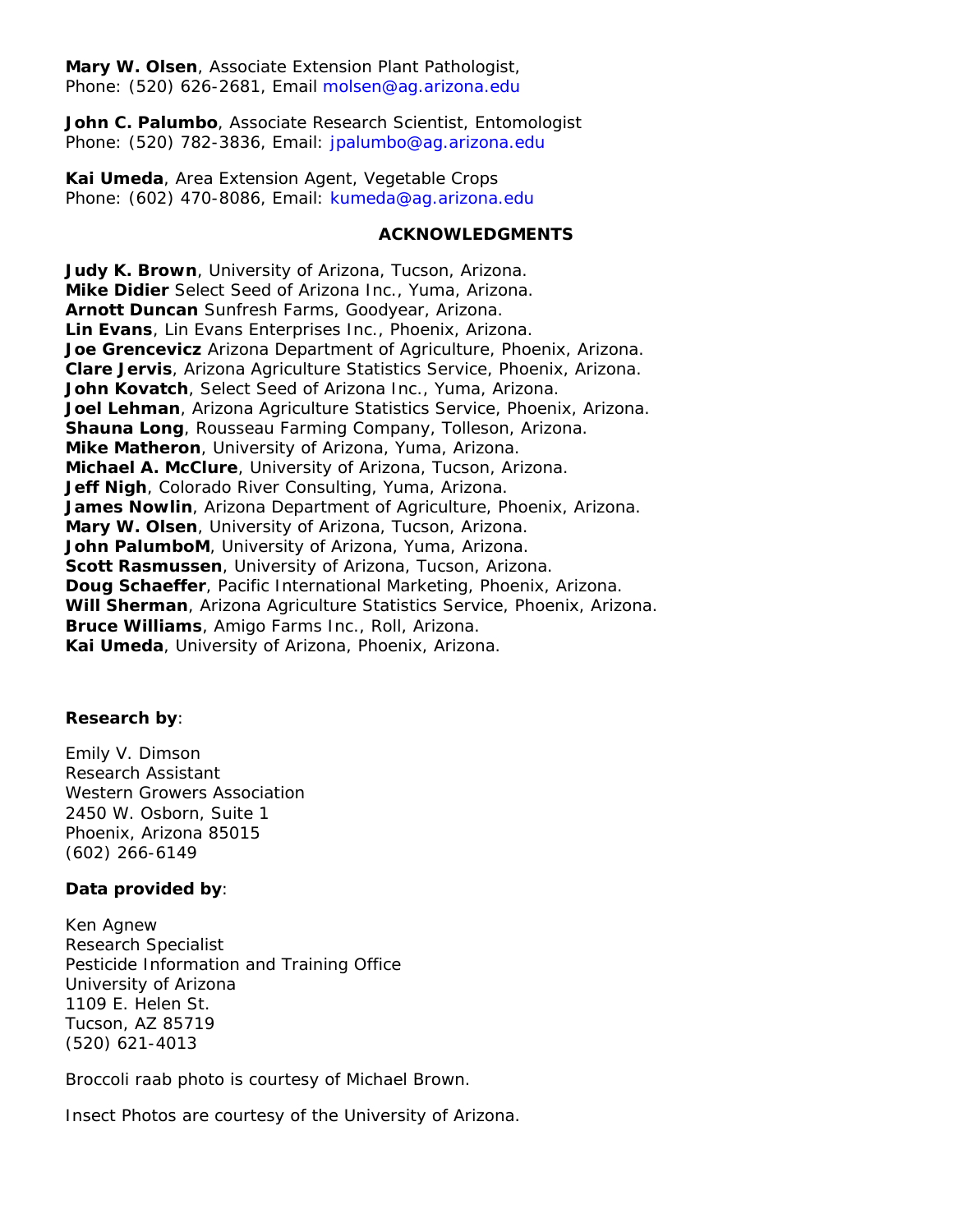# **References**

- Markle G.M., Baron J.J., and Schneider B.A. (1998) Food and feed crops of the United States, 1. 2<sup>nd</sup> Edition, Meister Publishing Co., Ohio.
- 2. Citrus, Fruit and Vegetable Standardization Annual Reports 1994-1999 Arizona Department of Agriculture.
- 3. Peirce L.C. (1987) Vegetables. Characteristics, production and marketing. John Wiley and Sons, New York.
- The sources of production, harvest and post-harvest costs have been withheld to protect the 4. privacy of individual operations.
- 5. Personal communication with John Kovatch and Mike Didier, Select Seed of Arizona Inc., Yuma, Arizona.
- 6. Personal communication with Lin Evans, Lin Evans Enterprises Inc., Phoenix, Arizona.
- 7. Personal communication with Jeff Nigh, Colorado River Consulting, Yuma, Arizona.
- 8. Personal communication with Joe Grencevicz, Field Supervisor, Arizona Department of Agriculture, Phoenix, Arizona.
- Citrus, Fruit and Vegetable Standardization (1999) Arizona Department of Agriculture Title 3 9. Rules, 1999 Edition, Chapter 4, Article 7.
- 10. University of California, division of agriculture and natural resources. (1992) Integrated pest management for cole crops and lettuce, Publication 3307.
- 11. Arizona Crop Protection Association (1991) Arizona Agricultural Pest Control Advisors Study Guide. Arizona Crop Protection Association, Phoenix, Arizona
- 12. Kerns D.L., Palumbo J.C. and Byrne D.N. (1995) Insect pest management guidelines for cole crops, cucurbits, lettuce and leafy green vegetables. University of Arizona, Cooperative Extension Publication.
- 13. University of California (2000) UC IPM Online, University of California statewide integrated pest management project. http://www.ipm.ucdavis.edu/
- 14. University of Arizona (1999) Insect Pests of Leafy Vegetables, Cole Crops and Melons in Arizona. http://Ag.Arizona.Edu/aes/yac/veginfo/bracken.htm
- 15. Personal communication with John Palumbo, Associate Research Scientist, University of Arizona, Yuma, Arizona.
- 16. Palumbo J.C. (1999) Management of aphids and thrips on leafy vegetables. 1998 Vegetable Report: University of Arizona, College of Agriculture, series P-115. http://ag.arizona.edu/pubs/crops/az1101/az1101\_2.html
- 17. Palumbo J., Kerns D., Mullis C. and Reyes F. (1999) Implementation of a pest monitoring network for vegetable growers in Yuma County. 1999 Vegetable Report. University of Arizona, College of Agriculture, series P-117. http://ag.arizona.edu/pubs/crops/az1143/az1143\_35.pdf
- 18. Knowles T.C. (1998) Beet Armyworm. University of Arizona, Cooperative Extension. Extension Bulletin AZ1047. http://ag.arizona.edu/pubs/insects/az1047.pdf
- 19. University of Arizona, Extension Plant Pathology (1999) Diseases of cole crops in Arizona. http://Ag.Arizona.Edu/PLP/plpext/diseases/vegetables/cole/cole.html
- 20. Personal communication with Mike Matheron, Plant Pathologist, University of Arizona, Yuma, Arizona.
- 21. Streets R.B. Sr (1969) Diseases of the cultivated plants of the Southwest. The University of Arizona Press, Tucson, Arizona.
- 22. Chupp C. and Sherf A.F. (1960) Vegetable diseases and their control. The Ronald Press Company, New York, New York.
- 23. Ryder E.J (1979) Leafy Salad Vegetables. AVI Publishing Company Inc, Westport, Connecticut.
- 24. Hodges L. and Neild R.E. (1992) Culture of cole crops. University of Nebraska Extension Publications, Publication #G1084.
- 25. Personal communication with Mary W. Olsen, Associate Extension Plant Pathologist,